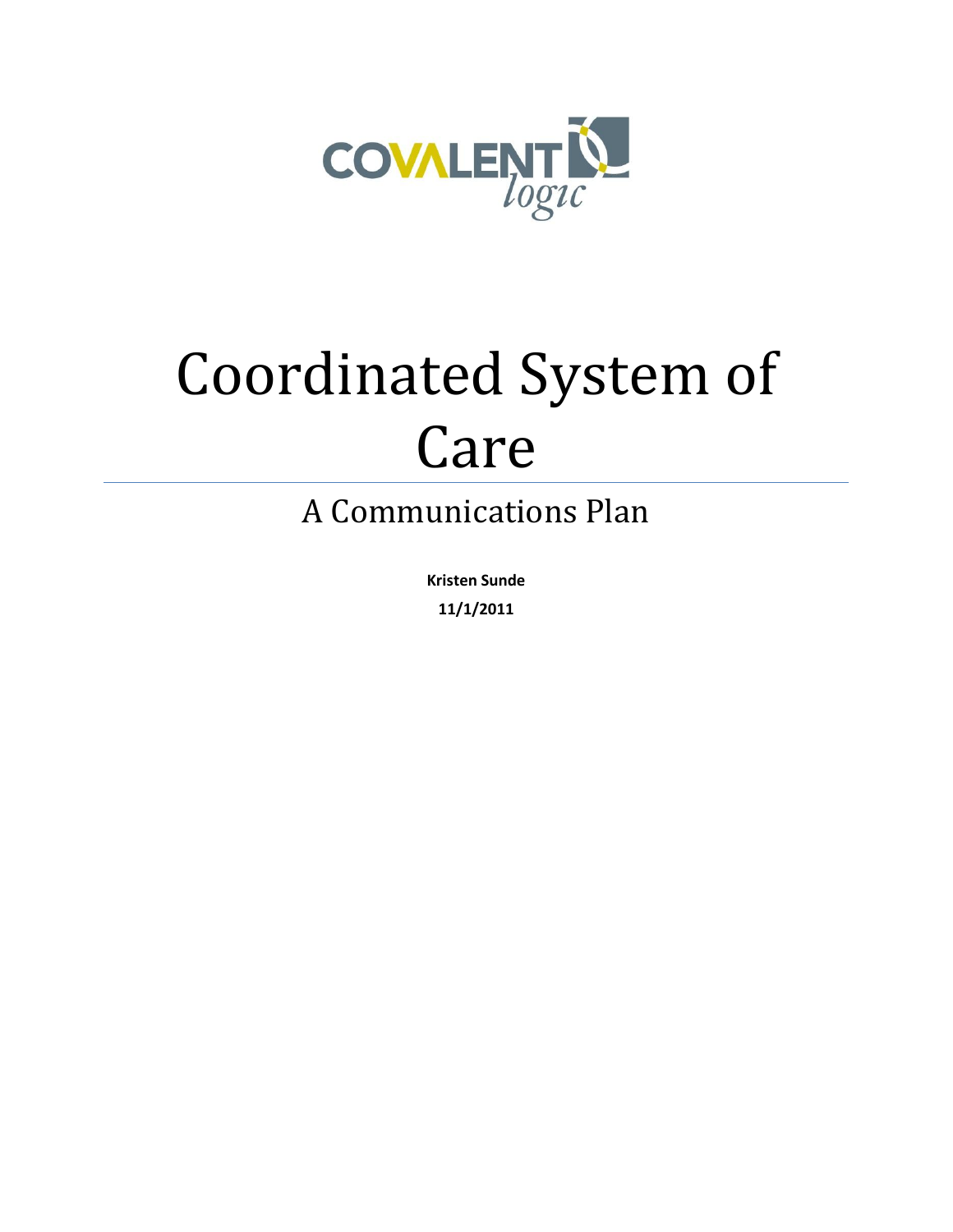#### Overview

The Coordinated System of Care (CSoC) is an initiative of the Louisiana Governor's Office, involving the State's four child-serving agencies, along with families, youth and other partners, to better streamline and coordinate public behavioral health services for children who are either in or at risk of being in out-of-home placement (e.g. foster homes, groups homes, juvenile detention facilities, residential treatment centers).

The four State agencies that participate in CSoC are the Louisiana Department of Health and Hospitals, which serves as the lead implementing agency for this initiative, the Louisiana Department of Education, the Louisiana Department of Children and Family Services and the Louisiana Office of Juvenile Justice. One aspect of CSoC that can be confusing to the key publics and stakeholders involved in the initiative is that CSoC is a very specialized part of a larger initiative, the Louisiana Behavioral Health Partnership. The partnership is a coordination of all publicly funded behavioral health care services through a central entity, called a State Management Organization (SMO), which will consolidate, administer and provide payment for all behavioral health services from these four agencies. CSoC preceded the Louisiana Behavioral Health Partnership, and served as the basis of inspiration for it. CSoC also provides services through the SMO, but while the partnership serves anyone trying to access public behavioral health services, CSoC is strictly for children and youth who are involved with multiple childserving systems and are in or at-risk of being in out-of-home placements, who will be identified as needing specialized services to treat complex behavioral health needs.

What is CSoC?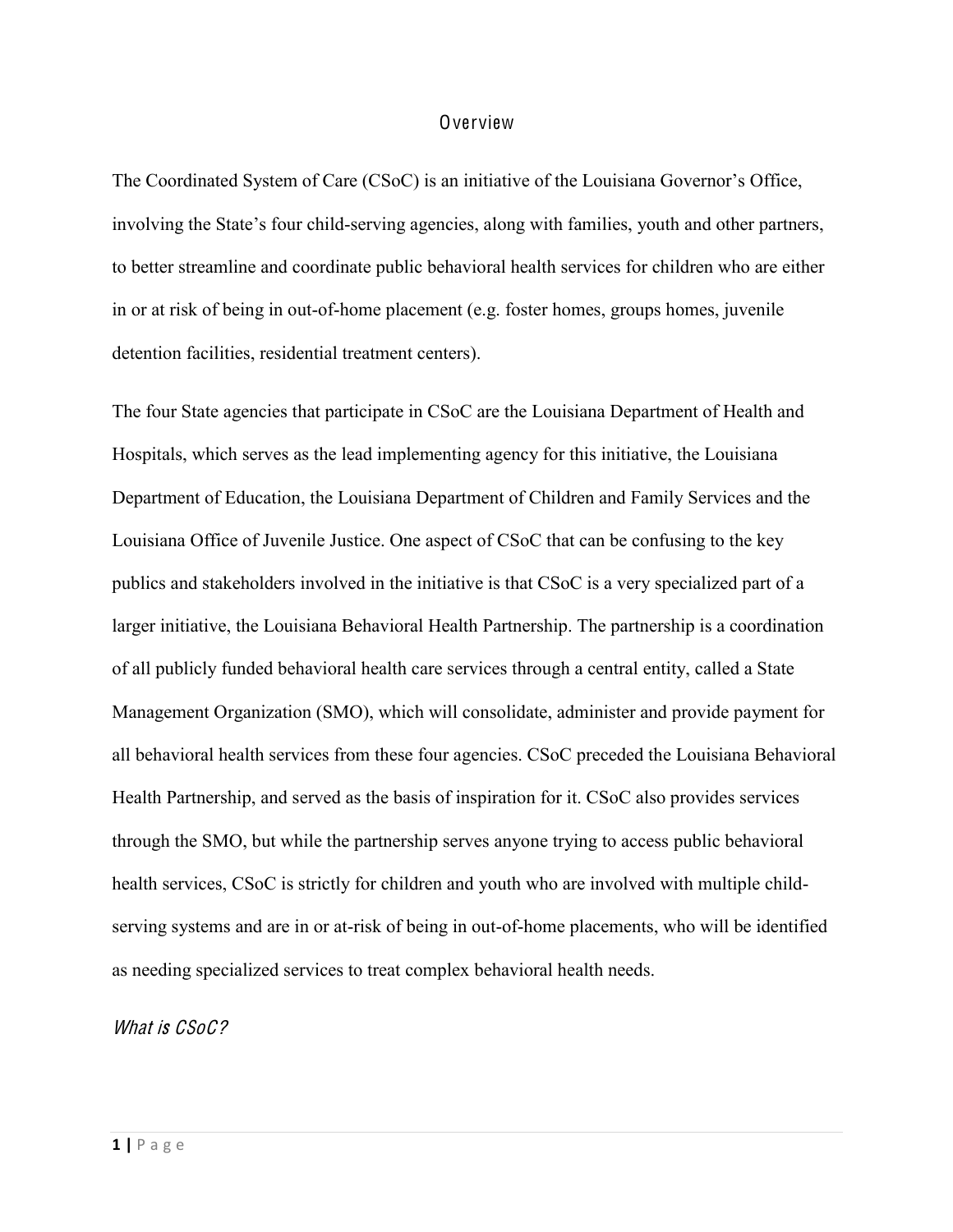CSoC is a new approach and philosophy to delivering and financing behavioral health services for Louisiana's children and adults through a fully integrated, single-point-of-entry system. The CSoC adheres to several core values that guide its activities. Effective systems of care fundamentally address this philosophy, which serves as the foundation for all activities. CSoC promotes an enhanced array of services, has mechanisms to finance these services and the infrastructure to support and emphasize accountability on multiple levels (of families, of providers, of state agencies) as well as continuous quality improvement. The values that serve as the foundation are:

- Family-Driven
- Youth Guided
- Home and Community-based
- Strength-Based and Individualized
- Culturally  $& Linguistically$  Competent
- Integrated Across Systems
- Connected to Natural Helping Networks
- Data Driven and Outcomes Oriented

CSoC will fundamentally transform the way behavioral health services are provided to children and families, enhancing the available service array to offer a spectrum of effective, communitybased services and supports for children and youth with or youth with significant behavioral health challenges who are in or at risk of out-of-home placement and their families, which is organized into a coordinated network, builds meaningful partnerships with families and youth, and addresses their cultural and linguistic needs to help them function better at home, in school, in the community and throughout life. To be successful, coordinated systems of care require a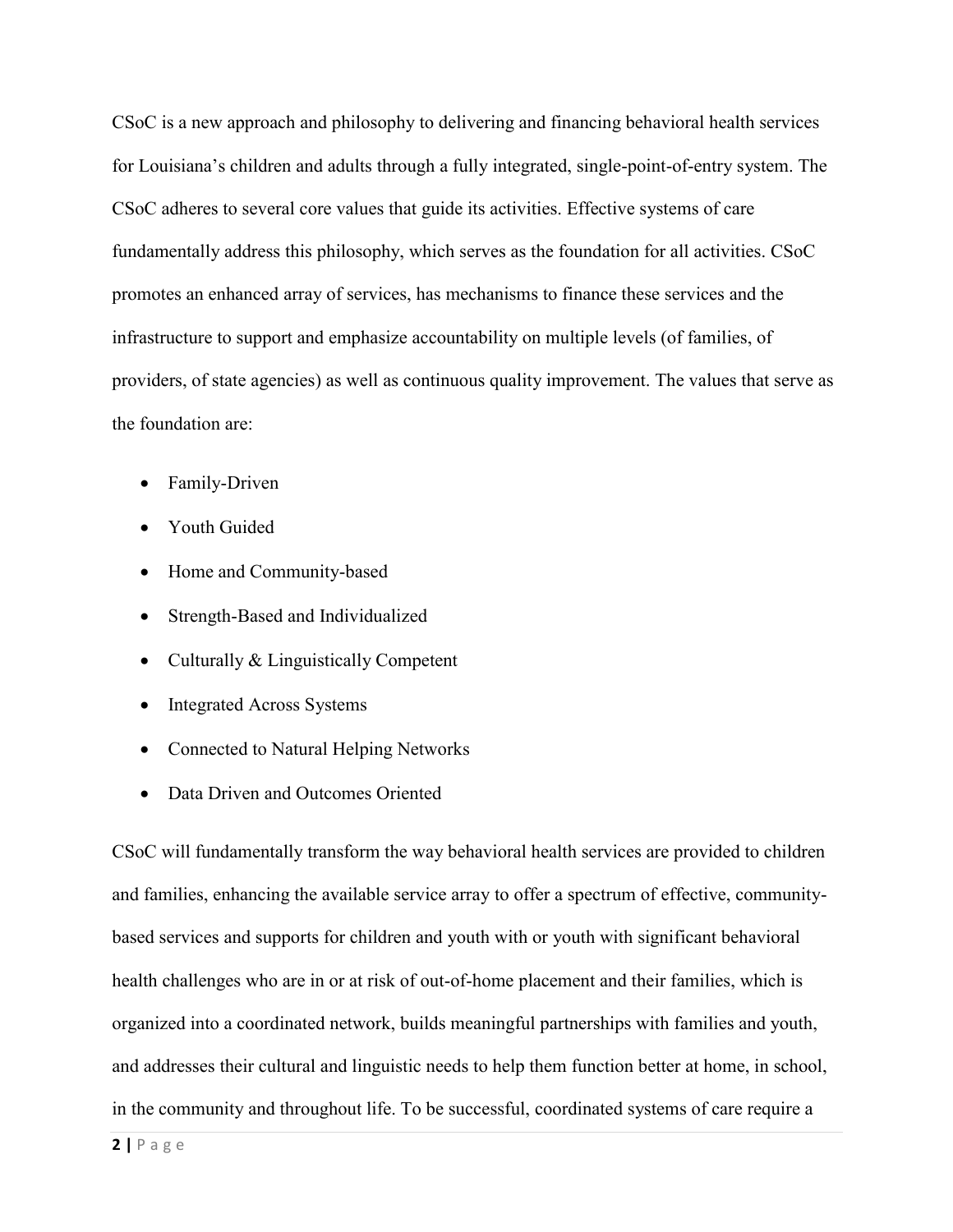commitment to trying, reflecting, revising and adapting to ensure the system is continuously improving.

 $CSoC$  will initially be implemented in five regions of the state  $-Capital$  Area, Northwest Louisiana, Northeast Louisiana, Central Louisiana and Jefferson Parish (which is separate from Greater New Orleans Area to administer these types of systems per the Act 1225 regions as reflected in the CSoC Community Application). The first CSoC services are scheduled to be offered beginning March 1, 2012. The children who are already involved with state agencies will be screened using a Louisiana version of the Child and Adolescent Needs and Strengths (CANS) assessment to identify those eligible for CSoC services. The State estimates that there are 2,400 children in Louisiana who will qualify for CSoC services, based on their current data. Once a child is in CSoC, two critical components of service delivery are the Family Support Organizations (FSO) and Wraparound Agencies (WAA), which are being formed and staffed in each of the implementing regions. The WAAs will be responsible for facilitating an individualized care planning process called a Child and Family Team, which results in a plan of care. This plan of care contains services and supports that will address the family's priority needs. Within CSoC, the FSOs will be service providers, and will offer some of the services that CSoC youth are eligible for to meet their complex behavioral health needs. Covered services that the FSOs will provide include parent support and training, and youth support and training. Within this system of care, a child identified as having complex behavioral health needs who is also in an out-of-home placement or at risk of being in an out-of-home placement will undergo the identification process to see if he or she qualifies for CSoC services. If the child is determined CSoC eligible (this screening process is still in development, but will be determined by the agency staff involved in conjunction with the SMO), that child will have his or her care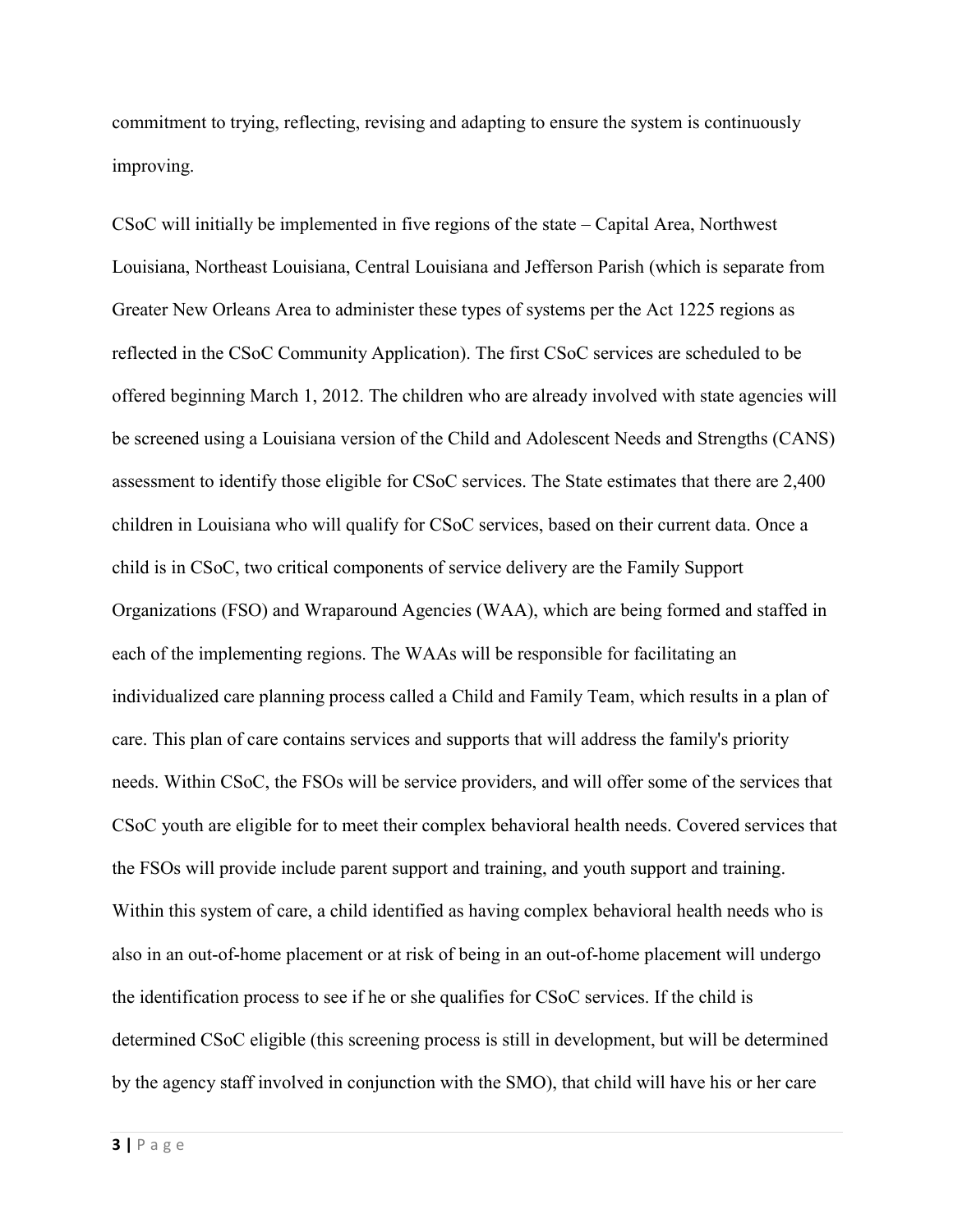managed through the SMO to ensure he or she is not receiving duplicative services from different agencies. The child's family will then be referred for a comprehensive assessment and concurrently to the WAA, which will work with the family to develop an individualized care plan for the child, and the FSO, which will provide some of the services needed to address the child's behavioral health needs. The ultimate goal is to reduce the State's reliance on institutional and residential care for children with complex behavioral health needs. Through the enhanced array of services that will be available in the regions, families will be better equipped to handle their children's behavioral health needs, which will reduce their risk of being placed in out-ofhome options.

Finally, there is a preventive element to CSoC. If children who have complex behavioral health needs are identified and treated early in their lives, they are less likely to have serious behavioral health needs as adults, less likely to be in the adult criminal justice system and more likely to complete school successfully.

To get an overview of CSoC and the factors involved, I conducted primary and secondary research.

### Primary Research

For primary research, I conducted interviews with the members of the CSoC Governance Board, which represent the different agencies involved, along with advocate groups, and the CSoC State Team, who are staff designated from each partnering agency to support the implementation efforts being led by DHH and the CSoC director. I also interviewed the CSoC director and DHH Office of Behavioral Health Interim Assistant Secretary. In total, my interview subjects consisted of: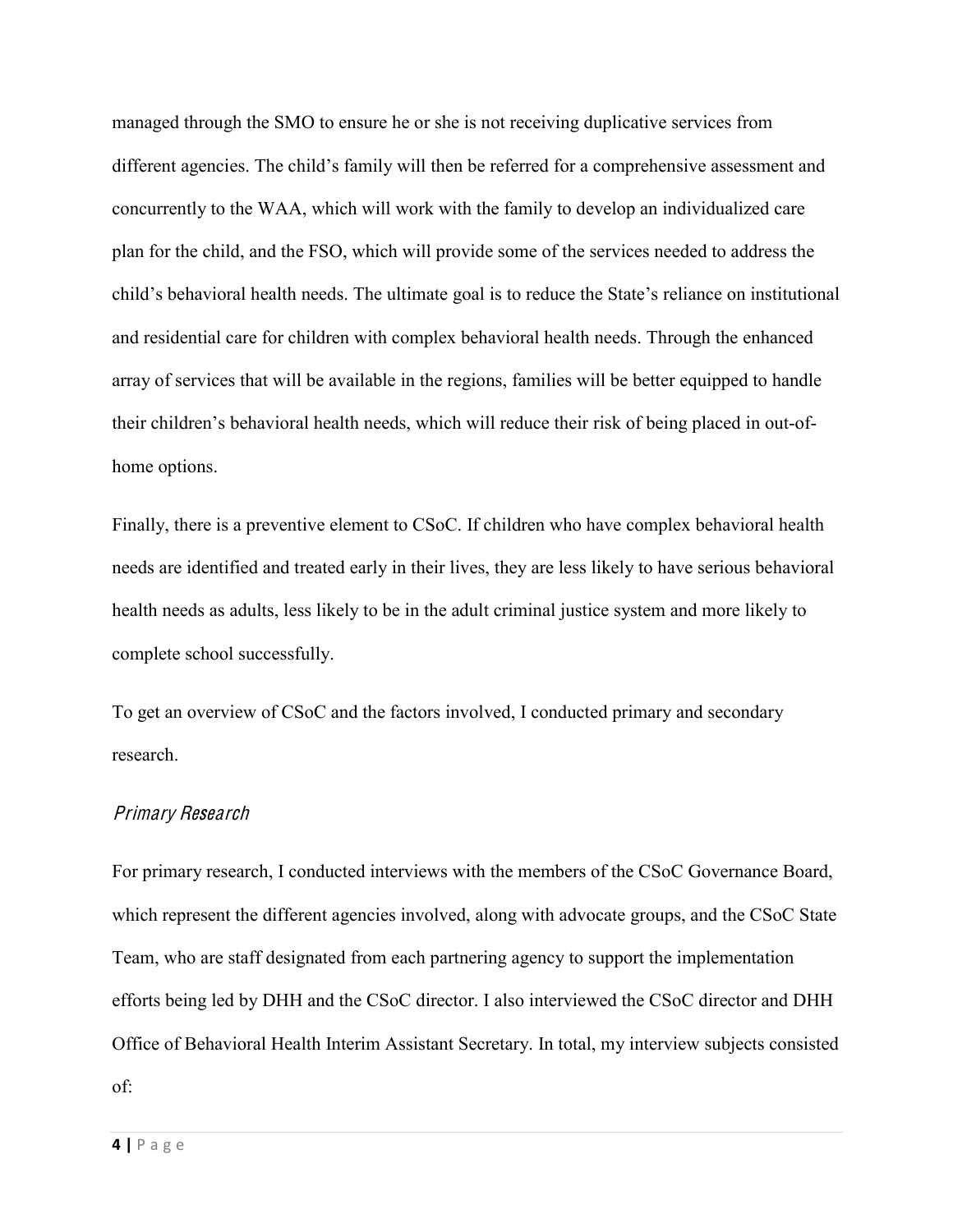- Office of Juvenile Justice staff (CSoC Governance Board  $-$  Mary Livers)
- Mental Health America Louisiana staff (CSoC Governance Board  $-$  Mark Thomas)
- Office the Governor (CSoC Governance Board  $-$  Kristy Nichols and Anne Cassity)
- Department of Children and Family Services (CSoC Governance Board Ruth Johnson)
- Department of Education (CSoC Governance Board Donna Nola-Ganey)
- Family Advocate  $-\text{Peggy Kirby}$
- Parent Advocate Sherri Houin
- Staff to the CSoC Governance Board  $-$  Shannon Robshaw
- Department of Health and Hospitals (CSoC Governance Board  $-$  Kathy Kliebert)
	- o CSoC Director Jody Levison-Johnson
	- o Office of Behavioral Health Interim Assistant Secretary Anthony Speier
	- o CSoC State Team
	- o WAAs and FSOs representatives from the five implementing regions

Overall, the interviews revealed several common findings about the benefits and challenges of the CSoC initiative.

# Benefits:

• The agencies will truly be working together in a more coordinated fashion than occurs in the current system, so there will be less duplication of services, and the services will be better targeted and more effective. Several agency staff gave examples of children who they found were receiving the same service from two different systems, and the treatment wasn't working effectively in either system. But, the two agencies had no knowledge of each other, and were therefore unable to coordinate care.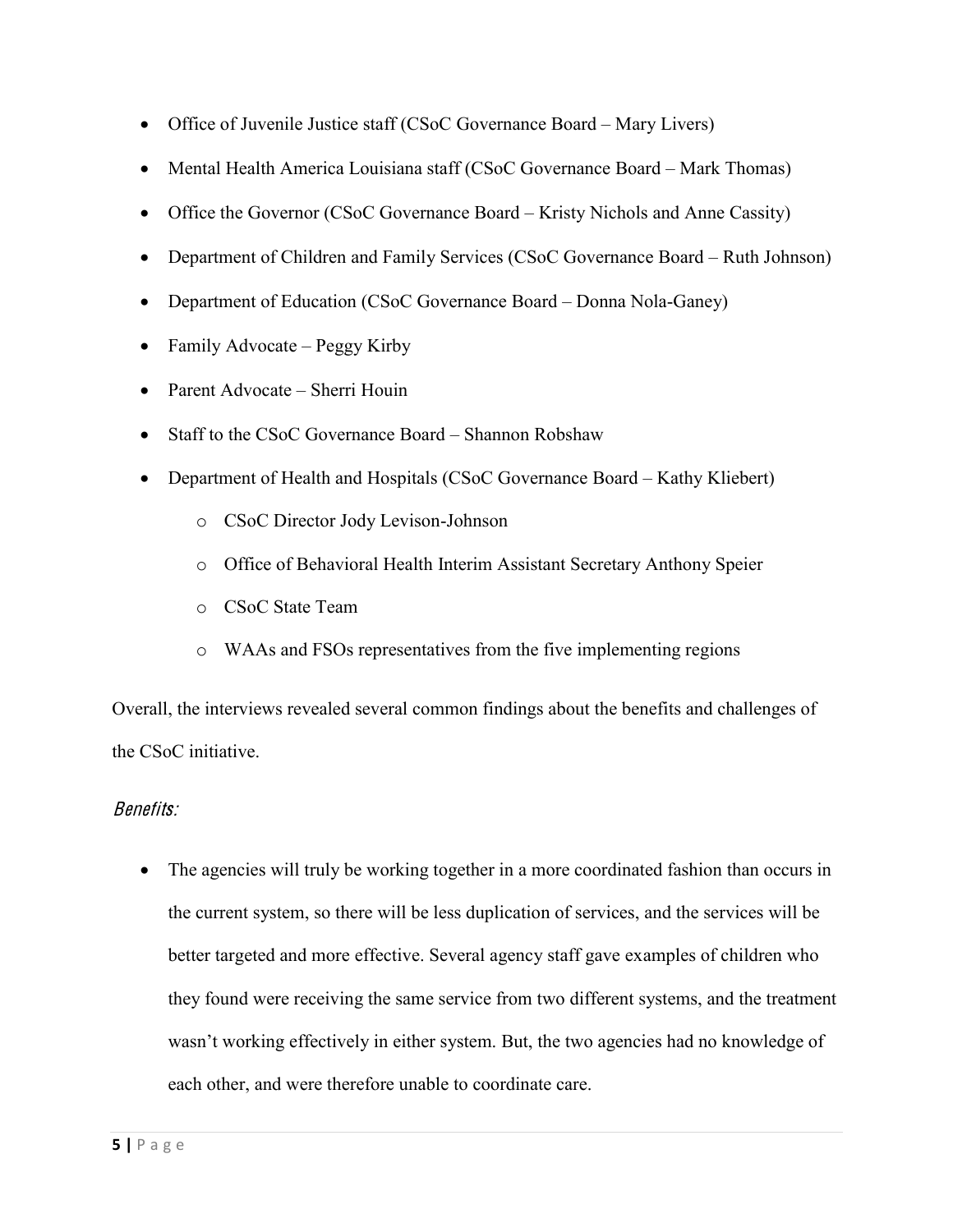- $\bullet$  Better case management and client record tracking  $-$  because the SMO will be administering the services, all youth and family records and treatment history will be stored in a single location, accessible to all systems involved with appropriate consents. In addition to care management, universal data management also will help ensure less duplication of services.
- The main benefit everyone noted was the potential to exponentially improve the lives of children who have complex behavioral health needs. All agreed inpatient and/or out-ofhome treatment is not an ideal option for children, and that it will be better to help children stay in their homes. Also, because Medicaid service expansion is a major factor in this initiative, there will be more providers available than there have been before. This will increase access to and opportunities for Medicaid-funded behavioral health services, and will make available an enhanced array of services to treat the children, youth and families who qualify for CSoC, regardless of whether they are Medicaid eligible.
- This model will allow all agencies to use their available funding and services provided more effectively. The SMO, acting as a universal care management entity, will decrease incidences of duplicative services, which will save costs in those areas, and these funds can be applied toward offering expanded services to children who need them through the FSOs and other behavioral health services now available through the Medicaid expansion.

## **Challenges**

While all interview subjects agreed CSoC is an improvement over the current system, they did note some challenges that will need to be addressed through communications planning as this initiative moves forward.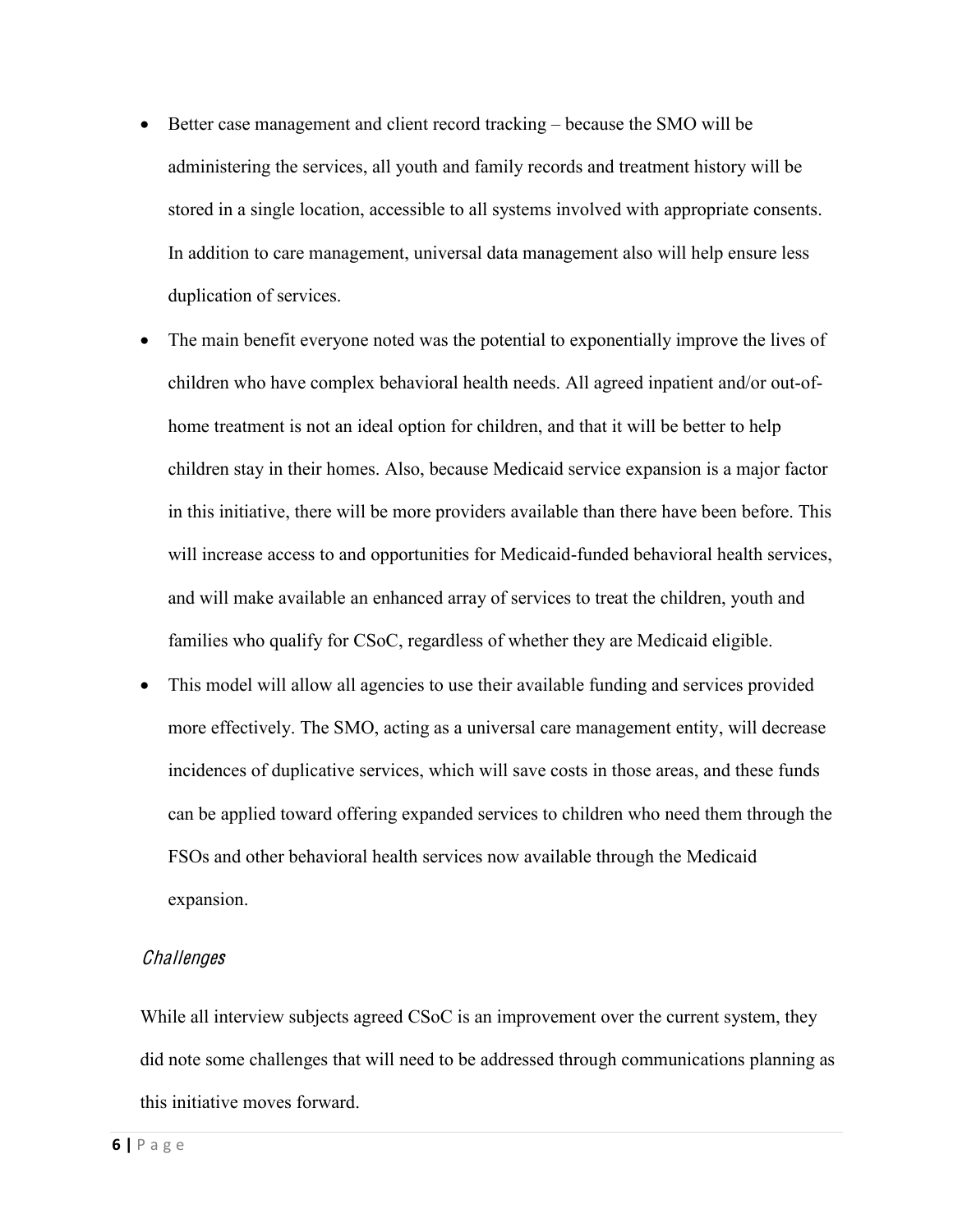- The name "Coordinated System of Care" was an issue with most, but not all, interview subjects. In addition to the name, branding CSoC as an initiative and as its own entity was an issue. People find it very confusing to distinguish between the Louisiana Behavioral Health Partnership and CSoC, which are related but separate. Also, CSoC is very similar to the name of another major effort under way through the Department of Health and Hospitals, Coordinated Care Networks. That initiative is an effort to coordinate physical health care in Medicaid through managed care, so not only are the names very similar, the purpose is. Several interview participants noted that it is very hard for people to tell these apart, which is a hindrance to getting others to understand and support CSoC.
- The Legislature is another area people mentioned as a challenge. Legislators in the previous year's session did not understand the difference between CSoC and Coordinated Care Networks, and often used the two interchangeably. The interview subjects emphasized that it is very important, in preparation for next year's session, to make sure the Legislature knows what CSoC is and why/how it is working, or the funding will be in jeopardy.
- Also, several participants noted that a critical factor in Legislative understanding is provider engagement. Providers talk to the Legislature, and it is crucial to  $CSoC's$ success that providers are engaged and participate as needed, not only for Legislative awareness, but also so that adequate numbers of providers will embrace CSoC and offer its services.
- Family engagement is a challenge for this initiative. While all interview subjects agreed this is a major CSoC goal, all noted it is a hard goal to achieve. In dealing with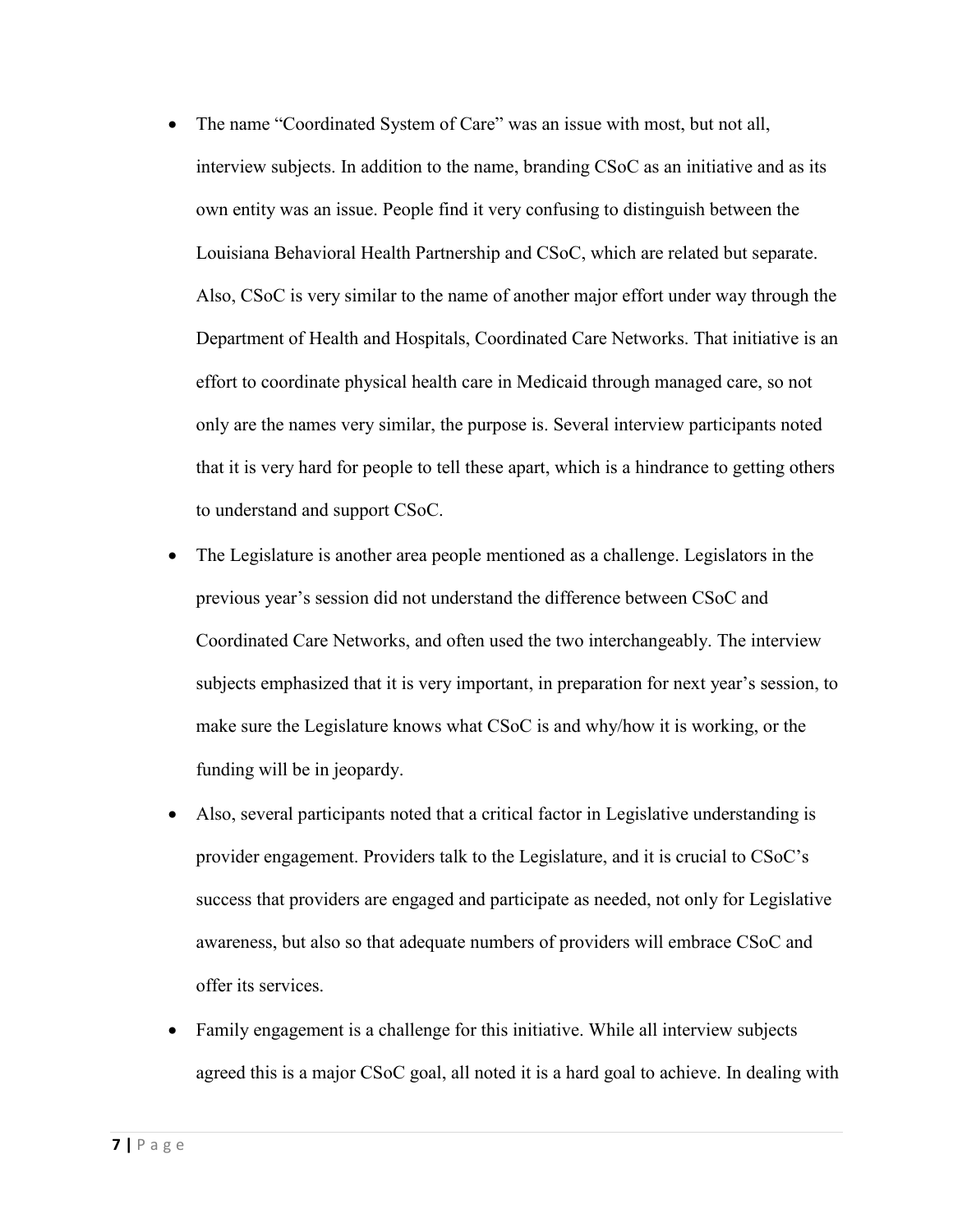families who have children in different systems, interview subjects noted the parents often are not used to being heard or having a voice in the process. This change will be difficult for them to truly embrace at first. This sentiment is also true of field staff who work with the families. The move to a system that is family-driven and youth guided will be challenging, as professionals and staff have different perspectives of families and can appear or engage in more blaming and shaming ways. These staff also have seen numerous programmatic changes or attempted changes. All parties will likely have a wait-and-see attitude to determine if CSoC will work as intended before fully embracing the system.

### Secondary Research

The major component of my secondary research toward this communications initiative was a communications audit to see what materials were readily available for CSoC. At this point in the initiative, there is not a lot of available communications material. I did note a scattered web presence for the initiative. There is a CSoC page on the Department of Children and Family Services website, and a CSoC section of a Louisiana Behavioral Health Partnership website that is part of the overall Department of Health and Hospitals website. There is one brief webpage about CSoC on the Department of Education website, and there is no CSoC presence that I could find on Office of Juvenile Justice's website. Of these, the most comprehensive CSoC overview is on the webpage that is part of the Department of Children and Family Services website. That page contains all information relating to CSoC, including State and Legislative documents, facts, contact information, a timeline and history of the efforts to develop CSoC and links to the limited media materials that are available. But, the layout is not very interactive or user-friendly, and because it is a page and not a full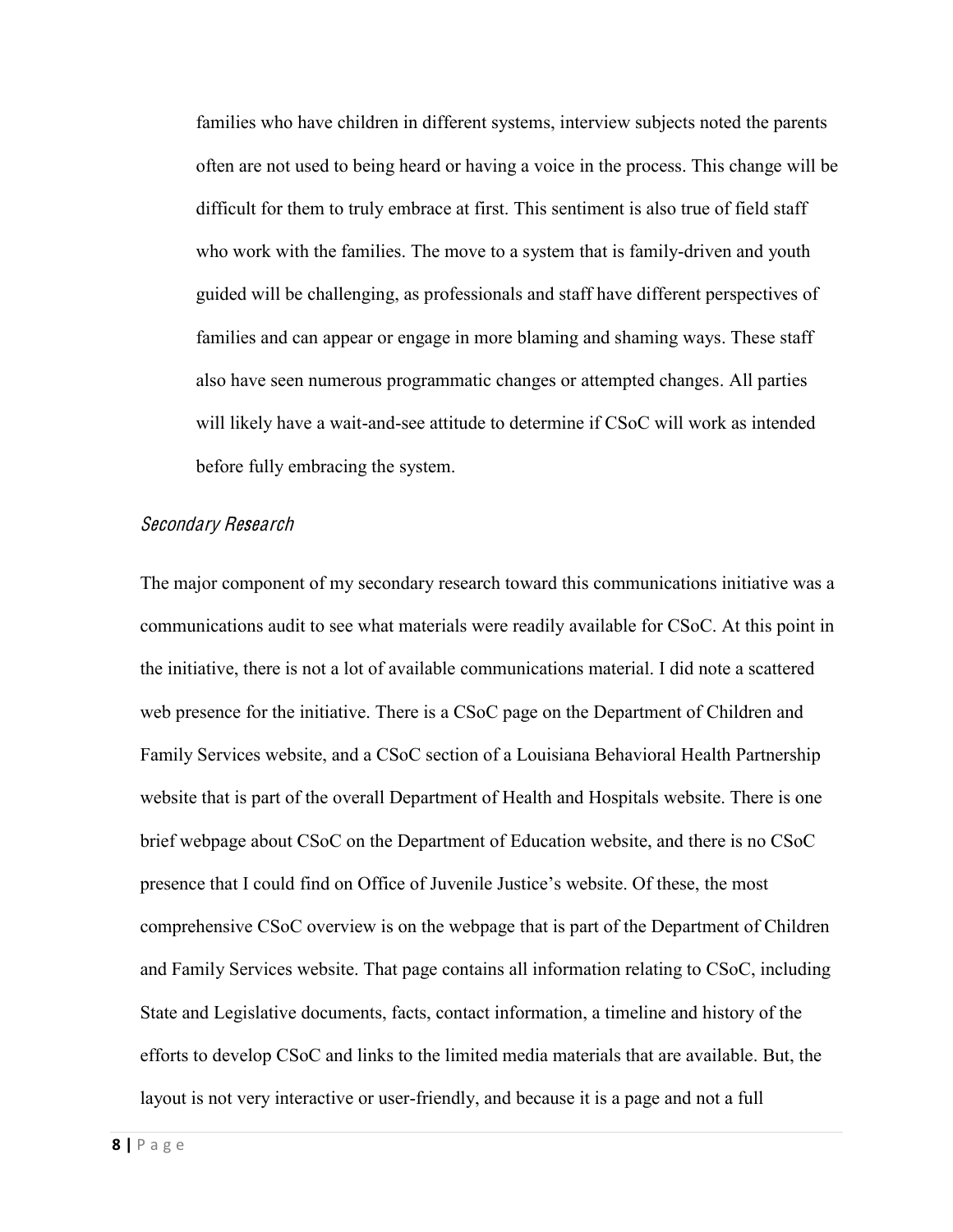subhome-style layout, there is a lot of vertical scrolling required to view all of the information. For the Department of Health and Hospitals and Department of Education websites, there is just a scant overview of CSoC, with some facts highlighted. Neither of these webpages gives a lot of comprehensive information or full details about CSoC, though; they function more as a quick overview. In all three cases, the CSoC pages were not easily accessible from the homepage (I found them all through using the "Search" feature from the department homepages), nor did any have user-friendly URL names that would make it easy for visitors to find the site. Also, while the Department of Education site pointed to the Department of Children and Family Services site as the CSoC website, there was no evident collaboration or coordination among the three different agency sites related to this initiative, and the fourth agency did not have any discernible web presence for it.

As part of the communications audit, I looked at news releases that had been issued pertaining to CSoC. In this instance, the Department of Health and Hospitals had the majority of news releases issued, which mostly involved the Request for Proposals process the State used to select the SMO. Also, there were news releases about regional conferences and training sessions for CSoC. The Department of Children and Family Services had one news release I found on CSoC, which was about the Governor's announcement of the initiative's formation. Much like the websites, there was no obvious coordination among the different news releases, although the releases did each mention all agencies involved in CSoC. Since DHH had so many releases comparatively, it appeared these are just issued through and displayed on the DHH website, not simultaneously displayed on or with news from the other agencies.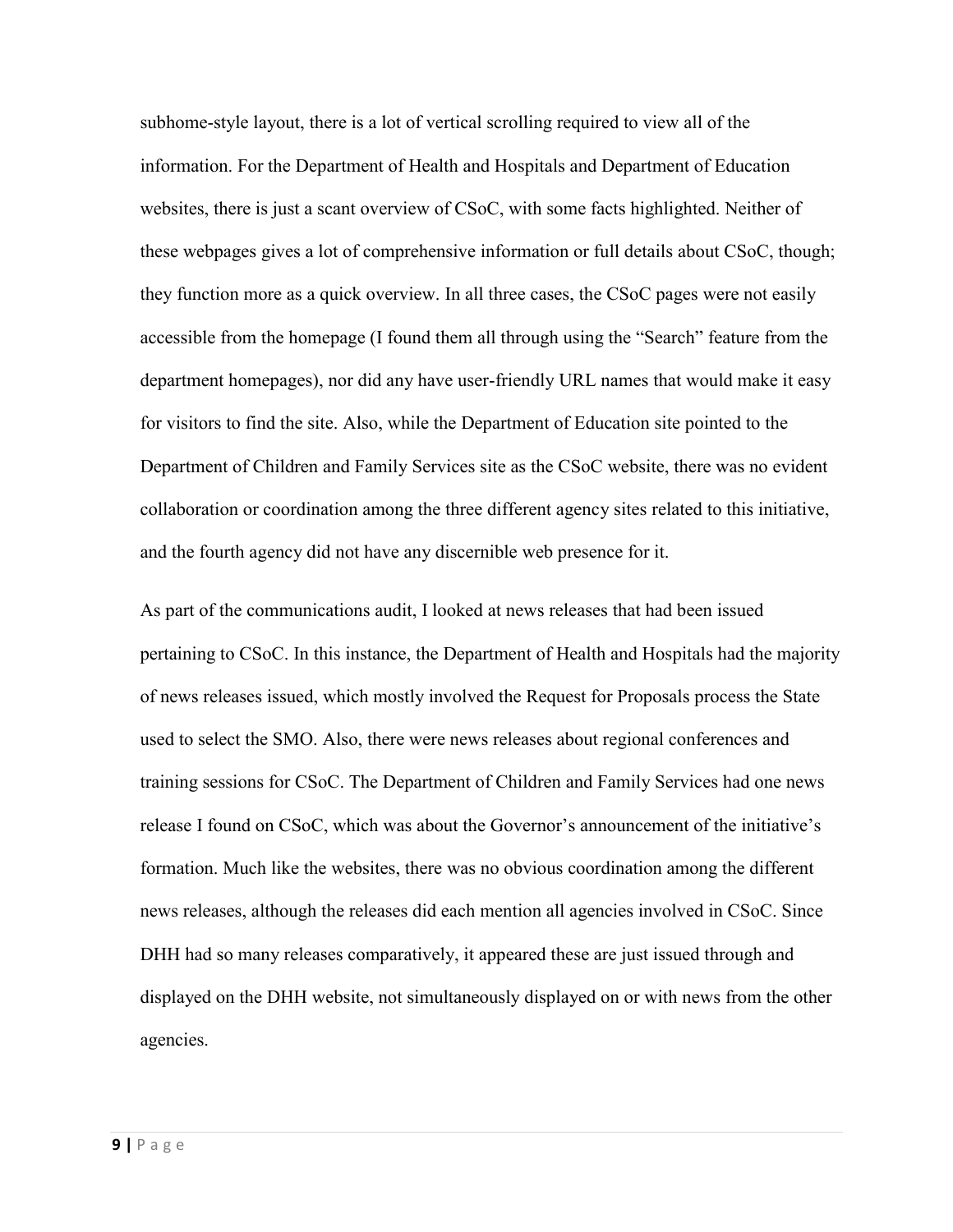A final piece of the communications audit was reviewing some of the internal materials that the different agencies prepared to address CSoC with internal staff. These materials were developed as needed for specific audiences to describe what CSoC is and does. Both Department of Education and Department of Health and Hospitals provided some of this information, which had been created for their staff. While these pieces were not comprehensive, they provided a good overview for an internal audience, and could be used as a basis to develop more, broader-reaching internal communication materials.

A probable cause for the limited communications materials on CSoC is that the public communication function for this initiative is not clearly defined and is a bit complex. While each of the agencies participating has a communications director or other top public relations professional, and while CSoC has a staff, none of the agency PR professionals are the designated person to coordinate and supervise all CSoC communication. Additionally, when the SMO begins operations in Louisiana, it will have its own communication staff and will operate under its own communications plan, although any messages from the SMO must be approved by the DHH communications director prior to issuance. It appears that at this time, CSoC communication methods are handled by the respective agencies as appropriate, but there is not a broader, coordinated approach. This is an issue the communications plan attempts to resolve, with objectives and tactics suggested to better streamline the communication.

For supplemental secondary research toward this communications plan, the Covalent staff also compiled a list of advocacy groups that should be considered partners in this initiative. This list, which is attached as an appendix to the communications plan, overviews groups that should be targeted for outreach as providers and advocates within the communications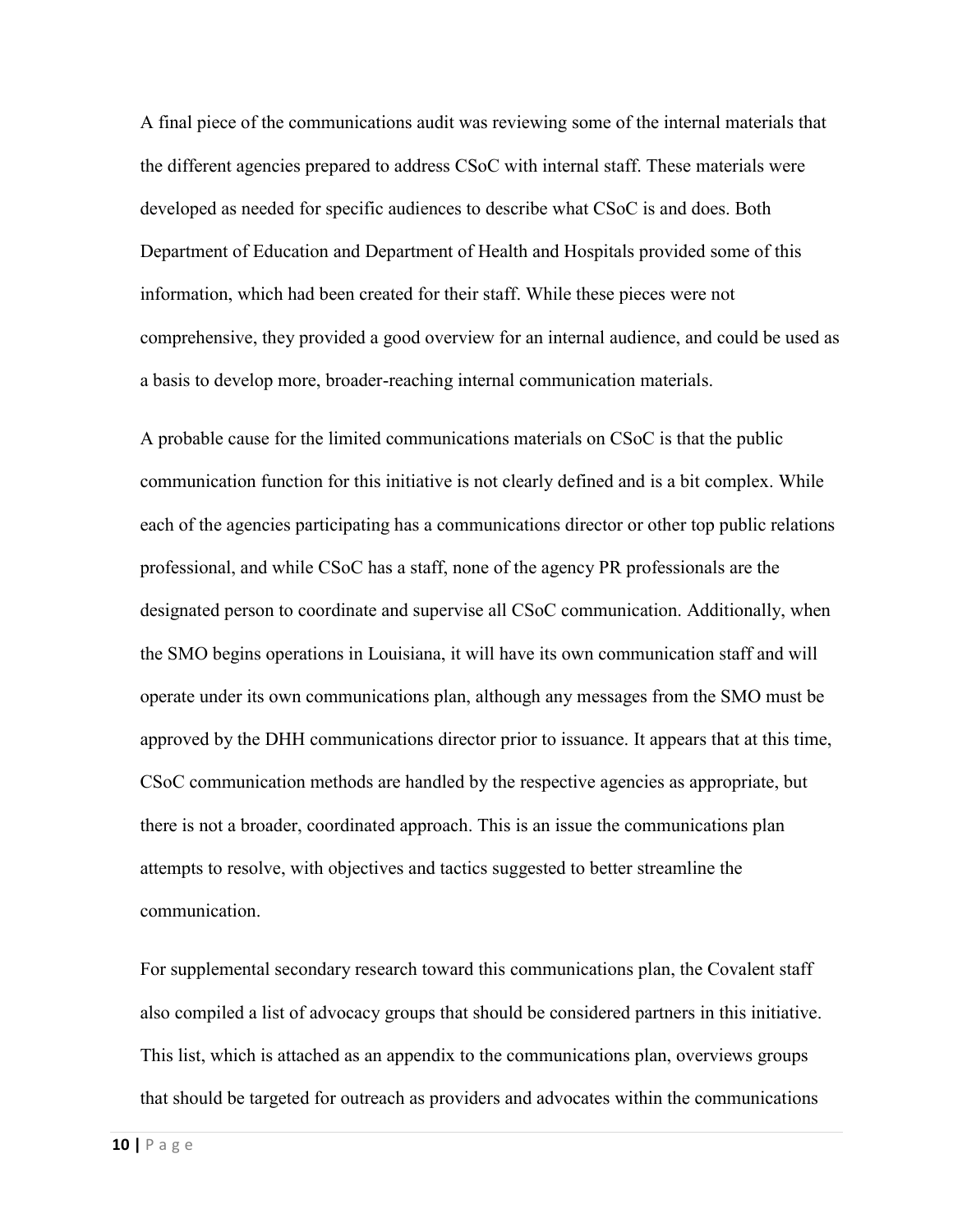plan. These groups all have prior experience with the State's behavioral health system, and will be able to engage with the staff at the partner state agencies who are implementing CS<sub>o</sub>C.

Finally, we conducted research to look at how initiatives similar to Coordinated System of Care were implemented in other states. Covalent looked generally at other states, and particularly at the other states where Magellan, which is the selected SMO for Louisiana, operates these systems. Additionally, we reviewed best practices and guidelines from Substance Abuse and Mental Health Services Administration (SAMHSA) and other behavioral health policy groups to see how these systems should operate. Overall, the evidence from these prior systems shows that when these systems are implemented appropriately and effectively, they reduce costs while maximizing accountability between the different governmental agencies involved and delivering better outcomes for children. Institutional and/or residential care as currently used for children with complex needs is not effective as a stabilizer or a shorter-term intervention. When care is better managed and focused outcomes are applied, residential care is a targeted, important part of the service array in a system of care. Nationally, states that have adopted a coordinated approach have begun seeing drastic improvements for youth with severe behavioral health disorders, e.g. better services referrals, fewer out-of-home placements and reduced time in institutional settings, and more children completing or attending school. Magellan has adopted some innovative approaches to engage youth in other states, notably in Arizona with the MY LIFE initiative. The research into similar systems of care in other states supports that Louisiana has built a behavioral health care treatment services array based on evidence-based approaches and best practices, and that CSoC is part of a national trend to reduce reliance on institutional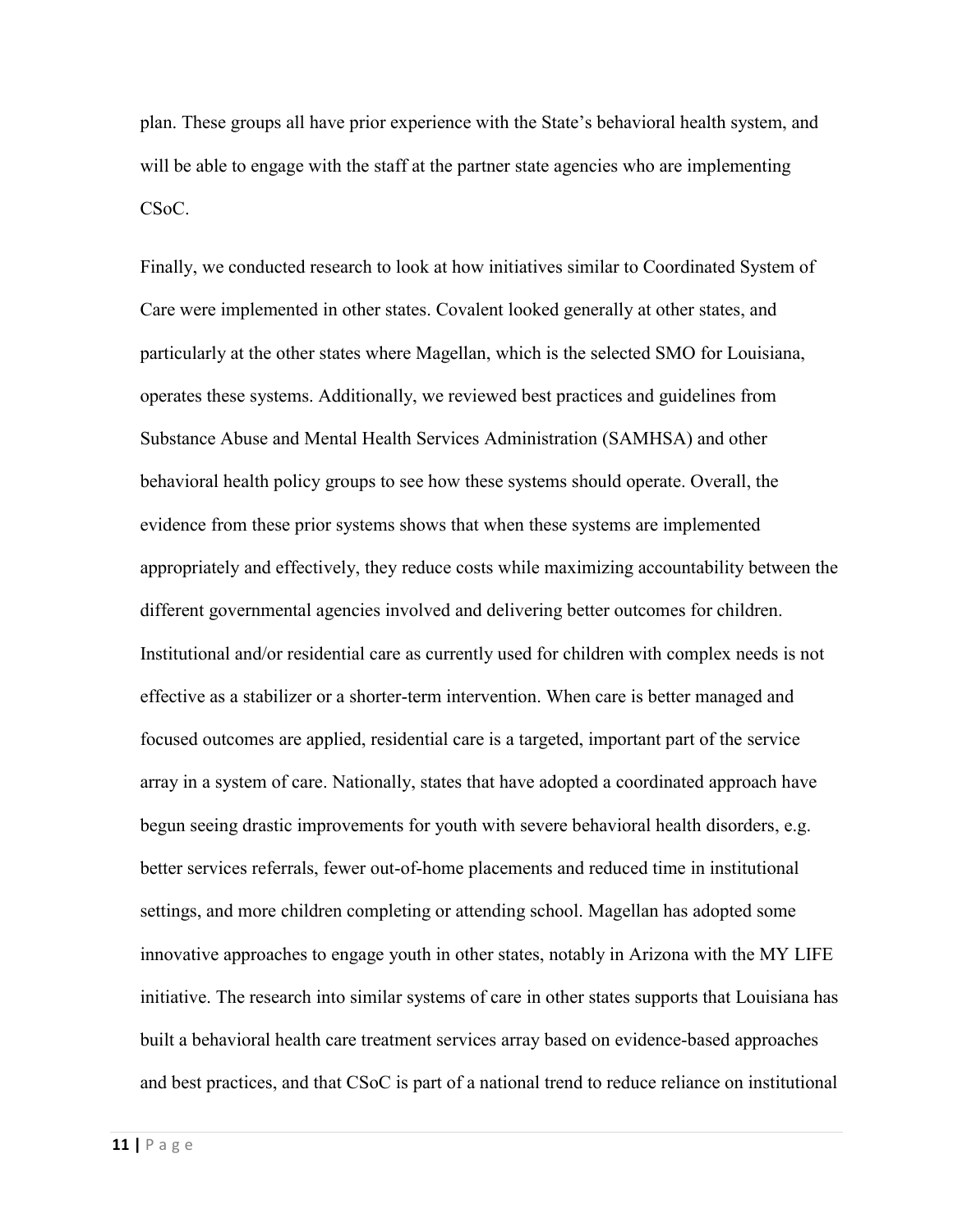care for children to improve long-term outcomes and lessen incidences of children in juvenile justice systems winding up in the correctional system as adults.

#### Issues, Challenges, Problem<sup>s</sup> and Opportunitie<sup>s</sup>

The major opportunities for gaining stakeholder support for this initiative are that CSoC is using an abundance of evidence-based and promising approaches for treating children who have complex behavioral health needs. CSoC is based on existing initiatives and policies that other states developed, which led to better outcomes for children. Another advantage is that people appear to be universally frustrated with the current system of providing behavioral health services to children. I did not talk to anyone during the interviews who felt the current system is effective, and several interview subjects noted a common complaint from everyone throughout the years is that not enough work is done to coordinate services among the different agencies, making it too hard for families to navigate the system. CSoC is a solution to address the lack of inter-agency coordination, and so it appears people will be at least initially receptive to it as a positive alternative to the current method of treatment. But, the staff involved must be cautious, as this advantage can be easily lost if people do not perceive improvements once CSoC is in place.

Some challenges that exist to CSoC's successful implementation are a lack of internal understanding and general lack of public awareness. The staff who work at the different child-serving agencies do not appear to fully understand what CSoC is or how it will operate, and they do not seem clear on what their roles will be in this system. This is difficult to resolve at this time because while CSoC aims to create a universal access point for services, there is not a universal access point for information, especially internal information. A lot of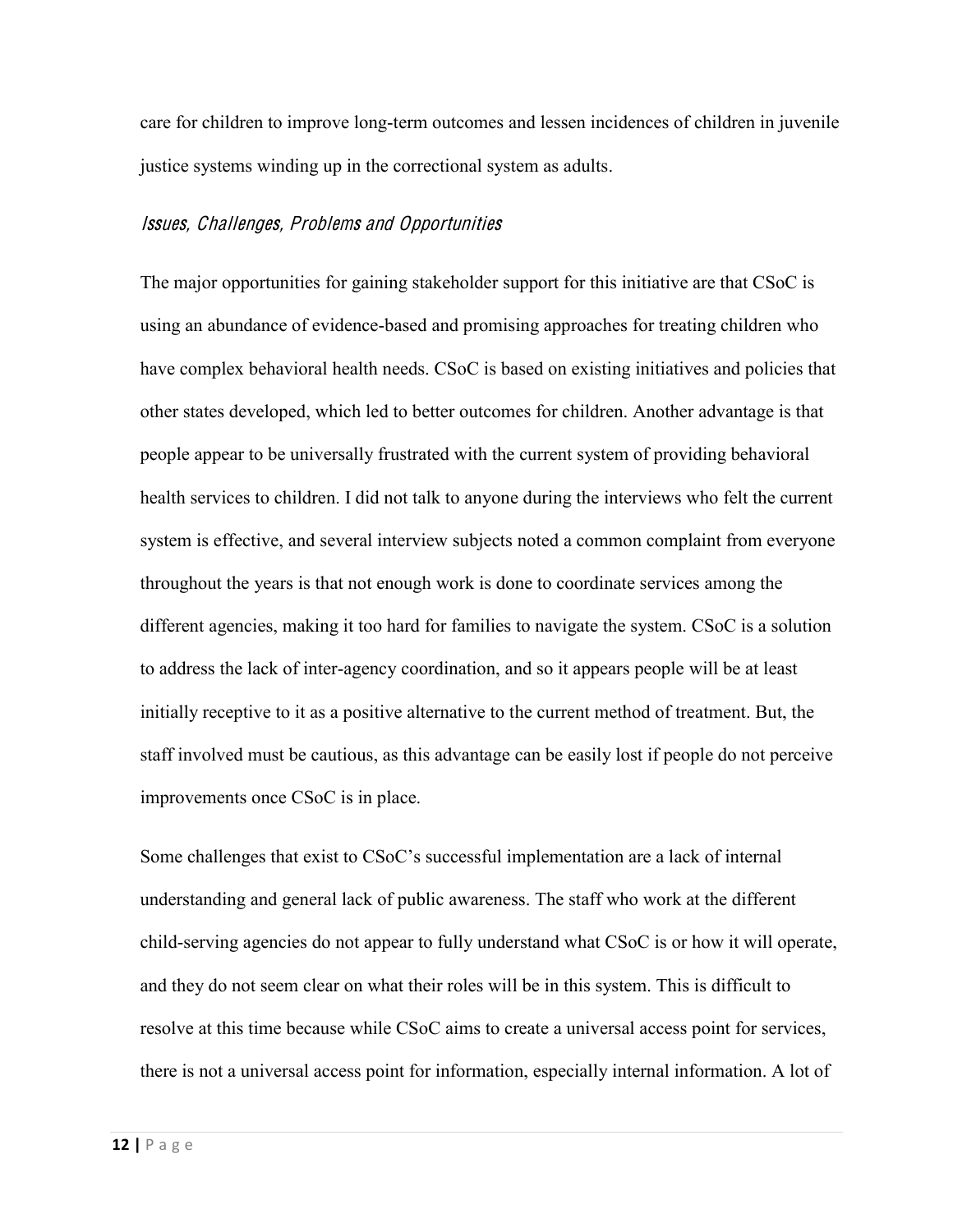this is because the implementing regions are just setting up services, and the State's contract with the SMO is still being finalized, which makes them unavailable to participate in planning discussions with staff now. Staff from Magellan and the state agencies involved met in a first communications summit on Dec. 2, 2011, to begin working through some of these issues.

Name confusion is an issue that contributes to the above challenge  $-\mathrm{i}t$  is too difficult for people to distinguish between CSoC and Louisiana Behavioral Health Partnership, and between CSoC and Coordinated Care Networks. These are all major state initiatives that involve the same agencies, and in many cases, the same service recipients, and it is very confusing for people to tell them apart and to determine for which services they are eligible and where to get them. This name similarity causes confusion over which initiative is which, and especially contributes to the general lack of public awareness about what is taking place. Such lack of awareness is a deterrent for effective communication because if not enough people know about and embrace CSoC, there will be reduced opportunities for cyclical communication, where audiences can act as ambassadors to other audiences. Cyclical communication will set CSoC up for a cascade effect, in which messages flow down from one audience to another, which is highly effective for information dissemination, particularly about large and complex public health endeavors.

Finally, a major issue is the general fear of change that accompanies any state-level programmatic change. Even though people seem universally dissatisfied with the current system, they are not going to quickly embrace a completely new way of operating behavioral health services in state. This is a fear that must be recognized and assuaged through effective communication at the onset of this initiative.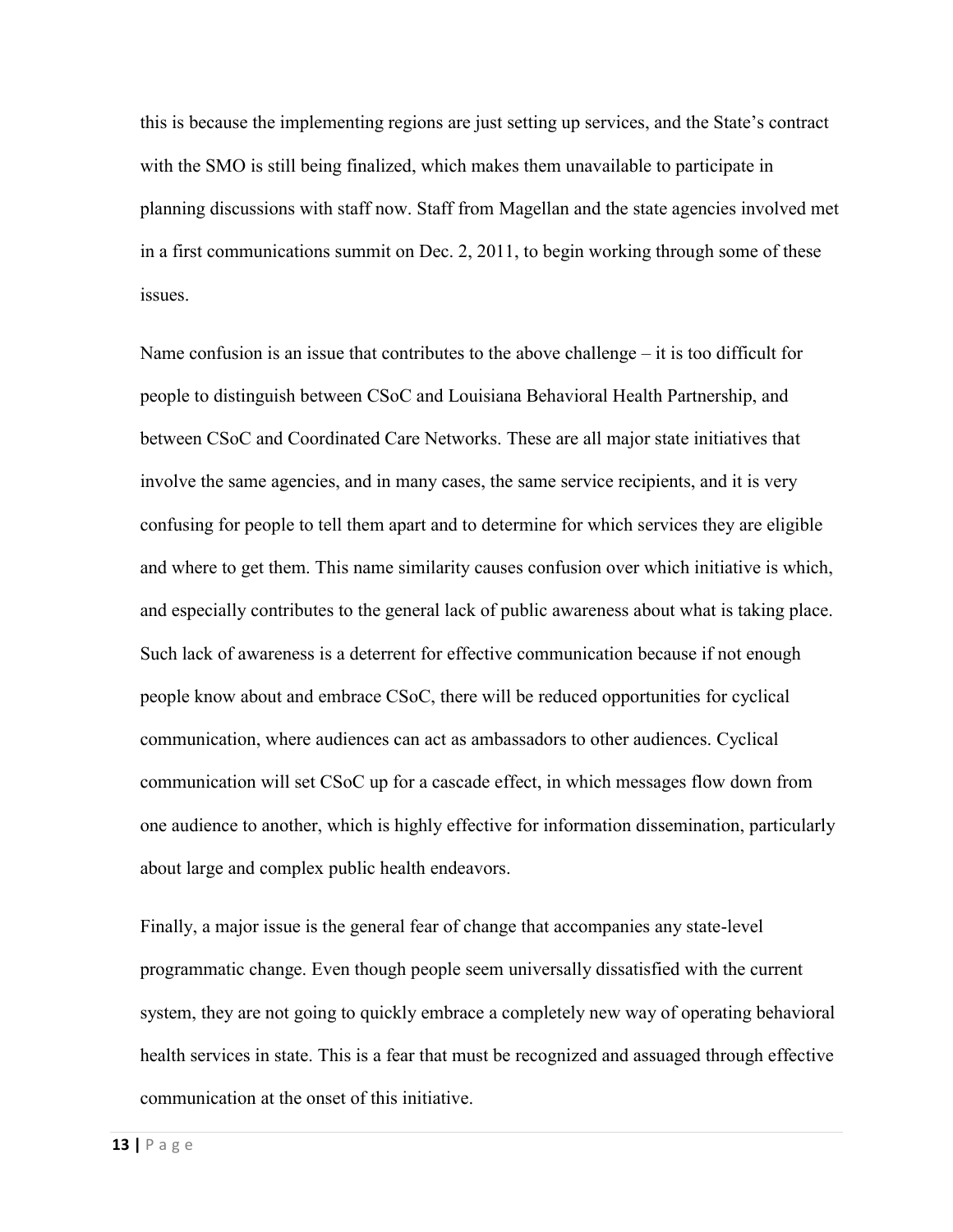# Situation Analysi<sup>s</sup> and Proble<sup>m</sup> Statement

The two key components of a successful communications plan for any public policy initiative are targeted media relations and clear, consistent public information. At this time, CSoC is progressing toward implementation, and needs adequate name recognition, acceptance and understanding to build support for CSoC. To ensure success, the Coordinated System of Care implementation staff must adopt a comprehensive, effective communications plan that will educate a variety of stakeholder audiences about the initiative and engage them to participate appropriately during implementation and beyond as this fundamental behavioral health service transformation occurs.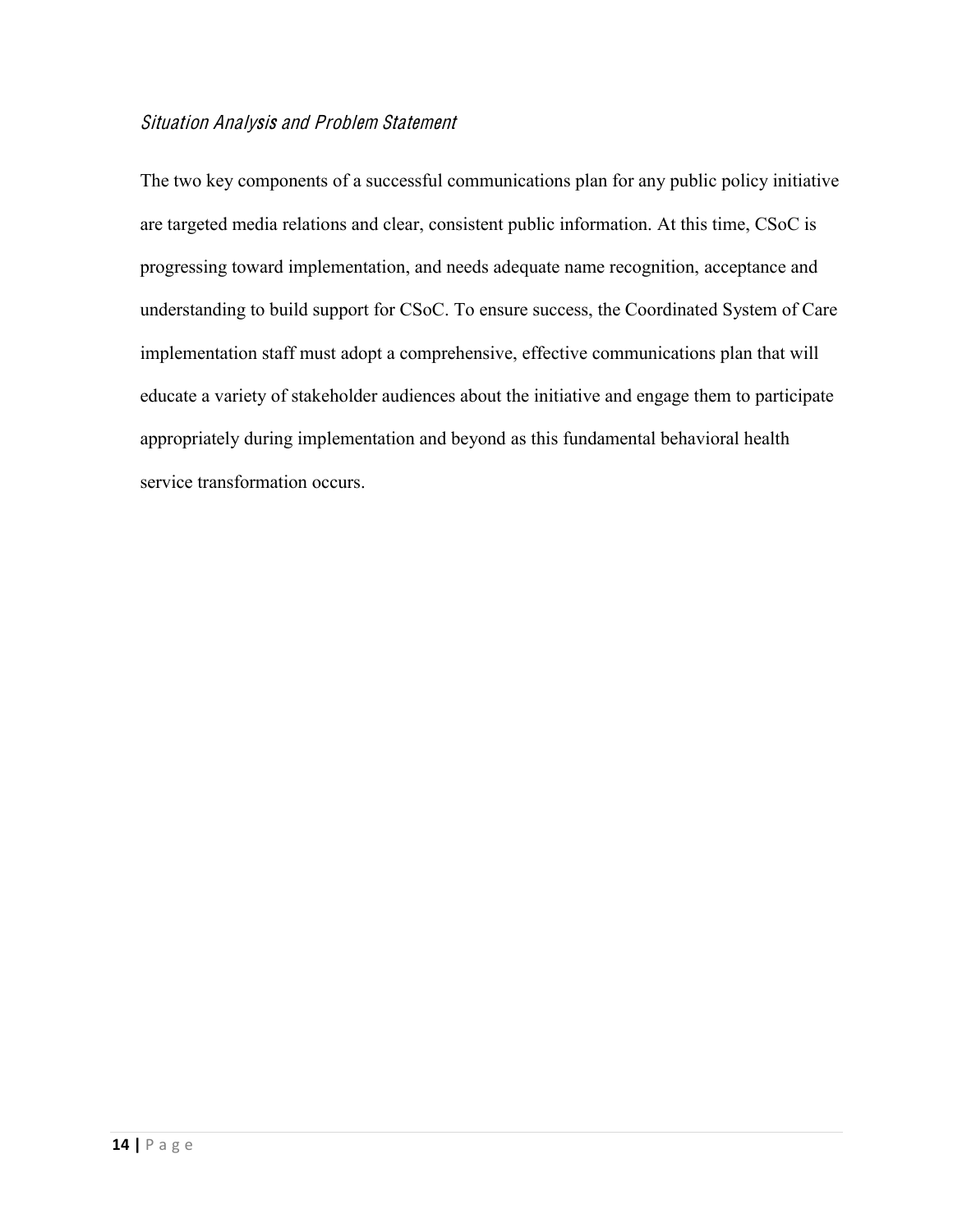# Planning and Programming

The CSoC implementation staff need a comprehensive communications plan that builds on the work the planning committee members have done for the past three years to create this initiative, and creates more opportunities for them to engage with key publics as this system takes effect. Through effective communication, the staff working directly to implement this initiative can provide more information to key publics and challenge misperceptions others may have about the initiative.

There are two primary goals of this communications plan:

Goal 1: C reate awareness and recognition for CSoC, building support and helping people better distinguish it from other, similar initiatives.

Goal 2: Educate and activate affected groups, empowering them to take action at the correct times.

These two goals will help the CSoC implementation team reach its key publics and target audiences, which include:

- $\bullet$  *Staff* of all agencies involved in CSoC. Employees are the best ambassadors for any initiative, and it is important that staff who will be on the front line, interacting with consumers and representing that agency, know what is happening and how they should participate so they can better advocate for CSoC.
- *Providers*, who will need to enroll with the SMO to offer services to CSoC children. Because of the Medicaid expansion to offer CSoC, there will now be providers who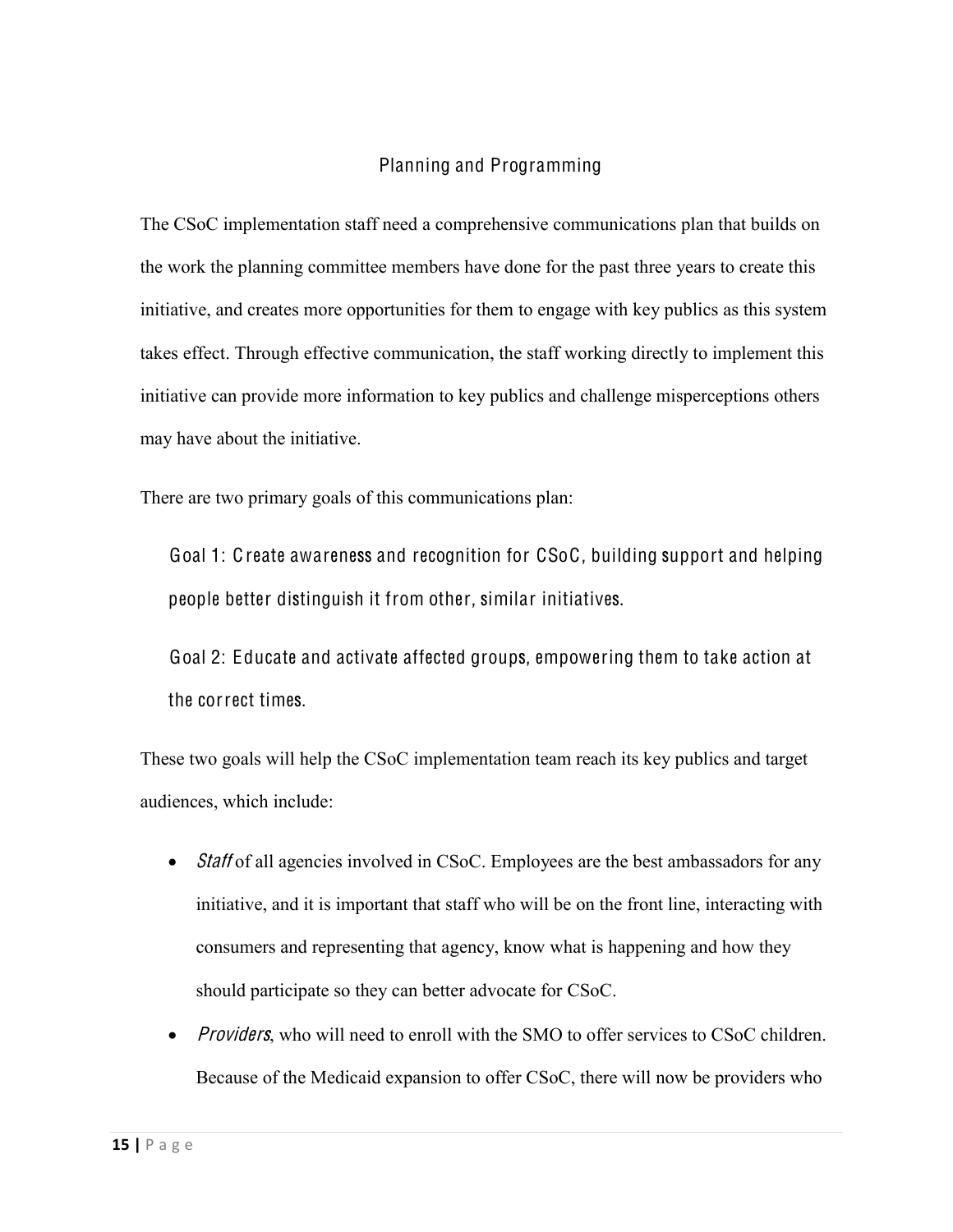have never worked with Medicaid before and have never worked in a behavioral health managed care environment, who will be part of the system. In order to engage these participants, it is critical to outline the steps they must take to enroll and receive payment.

- The FSOs and WAAs in the implementing regions. These groups are the people who will be directly communicating to and working together with the families to help them access services appropriately. Because of this, these staff represent a specialized internal audience, and they in many ways function as the end consumers of the communication cascade for this project.
- Current recipients and the implementing regions. It is important for selected participants to be aware of what is happening. This is particularly important for the implementing regions, which must also be aware of the available services.
- Prospective recipients and the future regions. The additional five regions that remain to implement CSoC services will be looking to the first implementing regions for a greater understanding, and recipients in these regions will be hearing from people they know in other regions. It is very important that providers, consumers and staff in the implementing regions are informed and prepared to advocate positively to this audience.
- Families/Foster Families, who will be caring for children in CSoC and will need to know how to access services. They will also need to understand CSoC so they will not be afraid to participate in these services for their children. This audience is not looked at as the end consumer for this particular initiative because of the method of identifying CSoC children. The initial cohort of enrollees (the first several hundred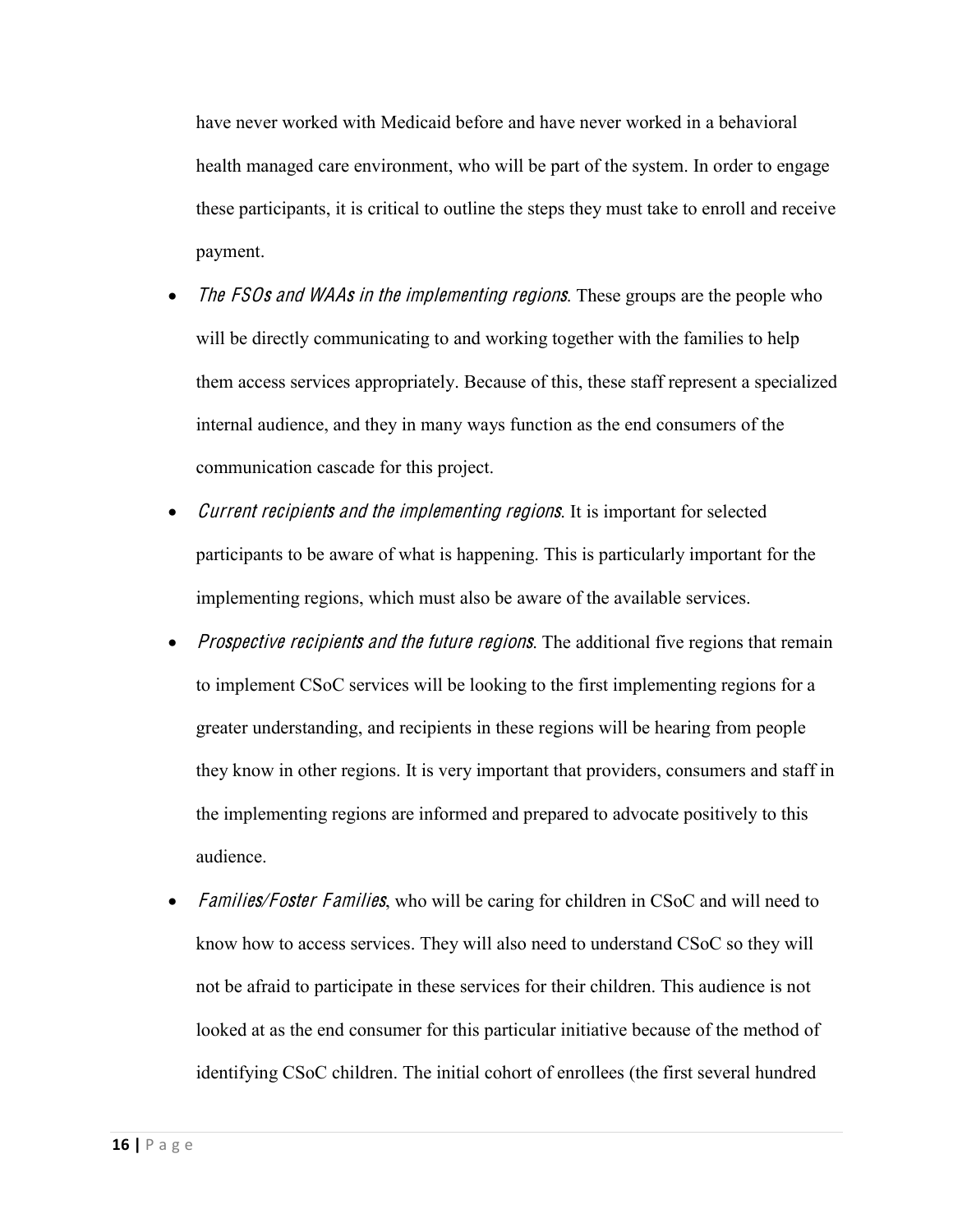enrollees, who will be identified by efforts among the partner State agencies) will be primarily selected based on agency identification of children in the existing system. Parents and families should be aware that there are behavioral health services available, and that they can call the SMO and be screened to determine those services for which they are applicable. Those services may or may not include CSoC. For this reason, the end consumers for this phase of the communication are considered the FSOs and WAAs, who will work with the identified children to help them access the services. Families would benefit from communications regarding the Louisiana Behavioral Health Partnership, which allows for anyone to call and be referred for services based on level of need, which may or may not include CSoC services. Progressing forward, as families call the SMO and are screened for services, anyone deemed eligible for CSoC will receive those services. For this reason, it is important that families do have a basic understanding of the initiative in the beginning phases.

- Advocates and community stakeholders, who are very protective of people in the current system, and will be watching to ensure children in CSoC really are provided more effective services that offer better results, as promised.
- $\bullet$  *Judges* are a specialized audience because they are often the determiners of when children are placed in State departmental custody and/or out-of-home care. Because they have the power to assign children to systems, it is critical that they understand  $CSoC$  and how it will operate, so they will be more trusting of agency staff's recommendations for whether children should be placed in CSoC or not.
- The SMO, which is Magellan Health Services, Inc., set to operate in Louisiana. Because the SMO will have front-line interactions with providers and consumers, and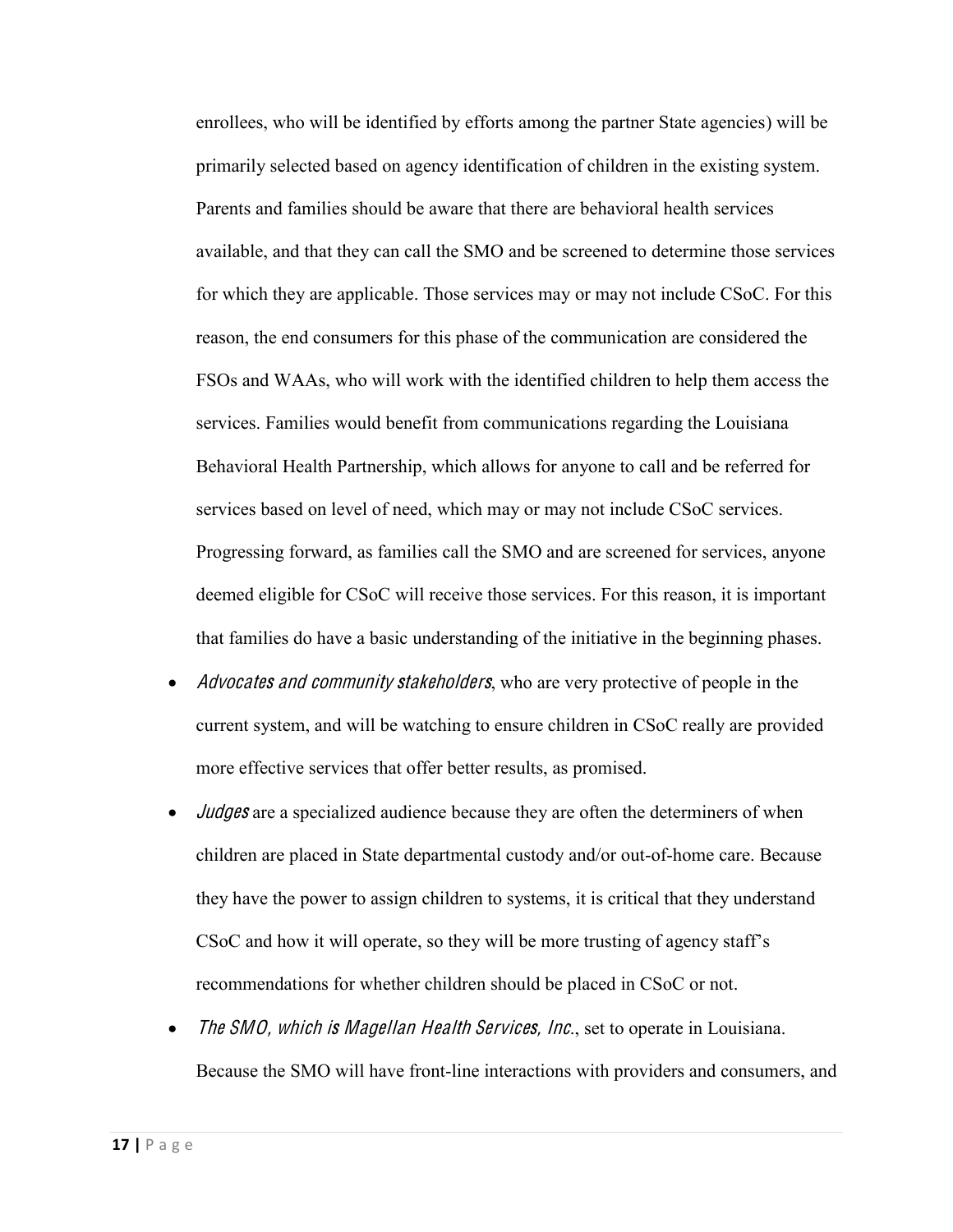will enact its own communications plan, it is critical that the SMO staff in Louisiana are clear on efforts taking place at the state level, to ensure a consistent flow of information.

- The Legislature and executive branch of State government, which have the power to direct funding for CSoC. Also, the Governor created CSoC under executive order, so it is imperative that the executive branch is aware of how it is performing. Additionally, the Legislature has passed a resolution seeking annual performance reports on CSoC, so it is best to be proactive and make sure they are aware on a regular basis how CSoC is performing.
- The media, who are in a unique position to help others understand CSoC. Media coverage regarding CSoC has been minimal this far, especially in comparison to the Coordinated Care Networks initiative. If CSoC implementers can get select media to understand the initiative and provide thorough coverage, this could increase general awareness and understanding.
- Taxpayers and general public. This group funds the State behavioral health services and needs to know the best and most appropriate action is being taken to make responsible use of their tax dollars.

Goal 1: C reate awareness and recognition for CSoC, building support and helping people better distinguish it from other, similar initiatives.

1. Objective: Create communication pieces/opportunities that help affected audiences better separate CSoC from the Coordinated Care Network initiative, and further distinguish CSoC from the overall Louisiana Behavioral Health Partnership.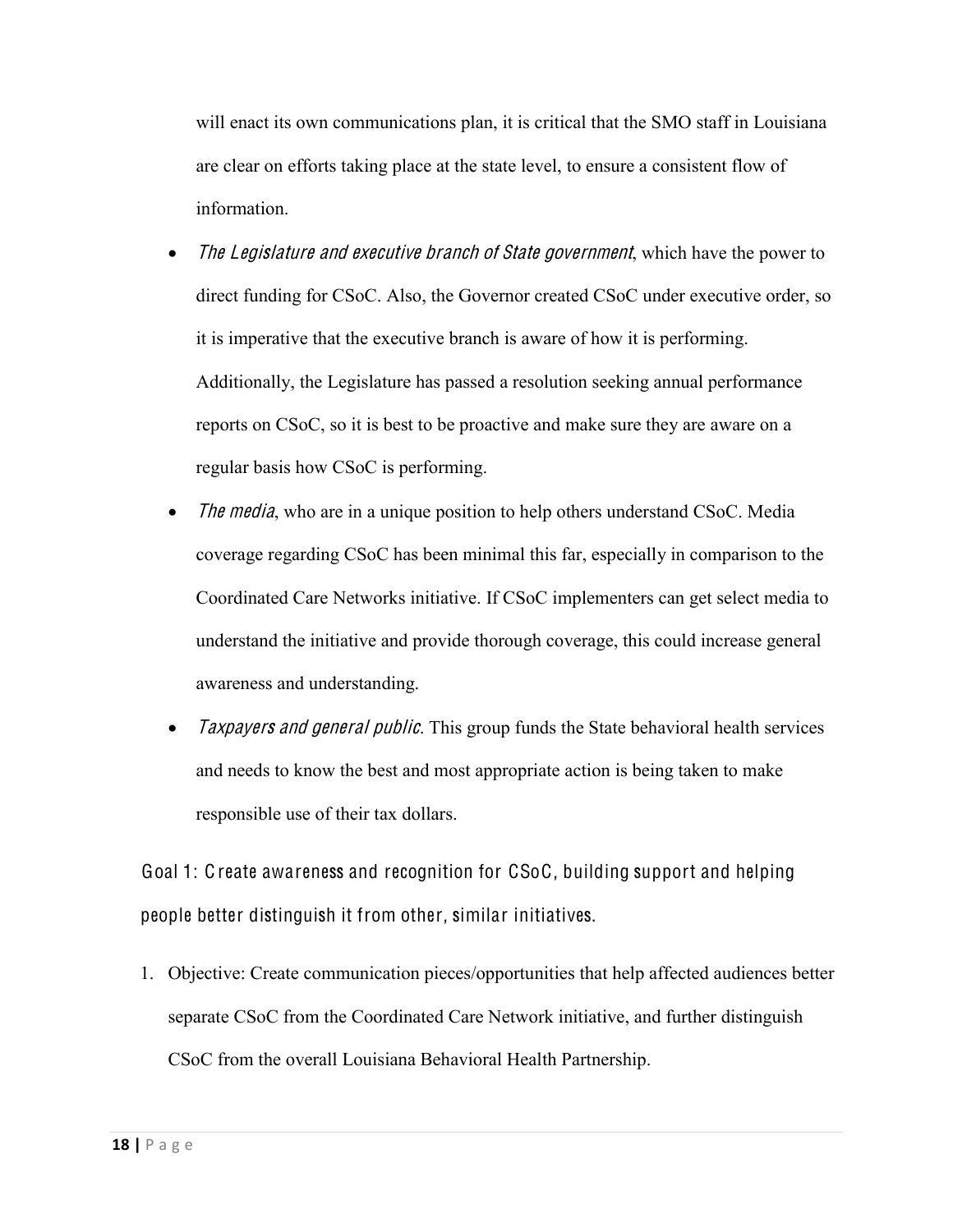- a. Tactic: Create a provider resource guide that gives a thorough overview of what the Louisiana Behavioral Health Partnership is, with a separate CSoC section that describes how it functions in relation to Medicaid, specifying that CSoC is for children regardless of Medicaid eligibility, describes how they can enroll as Louisiana Behavioral Health Partnership services providers and be paid for their services, and provides a distinction between what providers need to do for the behavioral health component as opposed to what they need to do for Coordinated Care Network enrollment, which will be occurring simultaneously. NOTE: As provider relations are a specified part of Magellan's contract with the State to operate the SMO, the contractor will serve in an advisory capacity, and Magellan should actually create this outreach piece. *Timeframe:* First quarter 2012.
- b. Tactic: Schedule a series of provider calls to discuss the issue of provider recruitment. Magellan's Louisiana operation has already begun contacting providers, and they are confused about what is happening and whether they need to enroll. This should be handled with a process similar to the effort DHH undertook for the Coordinated Care Networks provider recruitment calls, where a medical director with this initiative gave a thorough overview of provider recruitment, and took providers' questions. Legislators should be aware of and invited to participate in these calls, alongside providers from their districts. NOTE: The Department of Health and Hospitals has scheduled a series of provider and community forums to discuss the Louisiana Behavioral Health Partnership during December 2011, which may eliminate the need for or change the structure of these calls. *Timeframe:* First quarter 2012.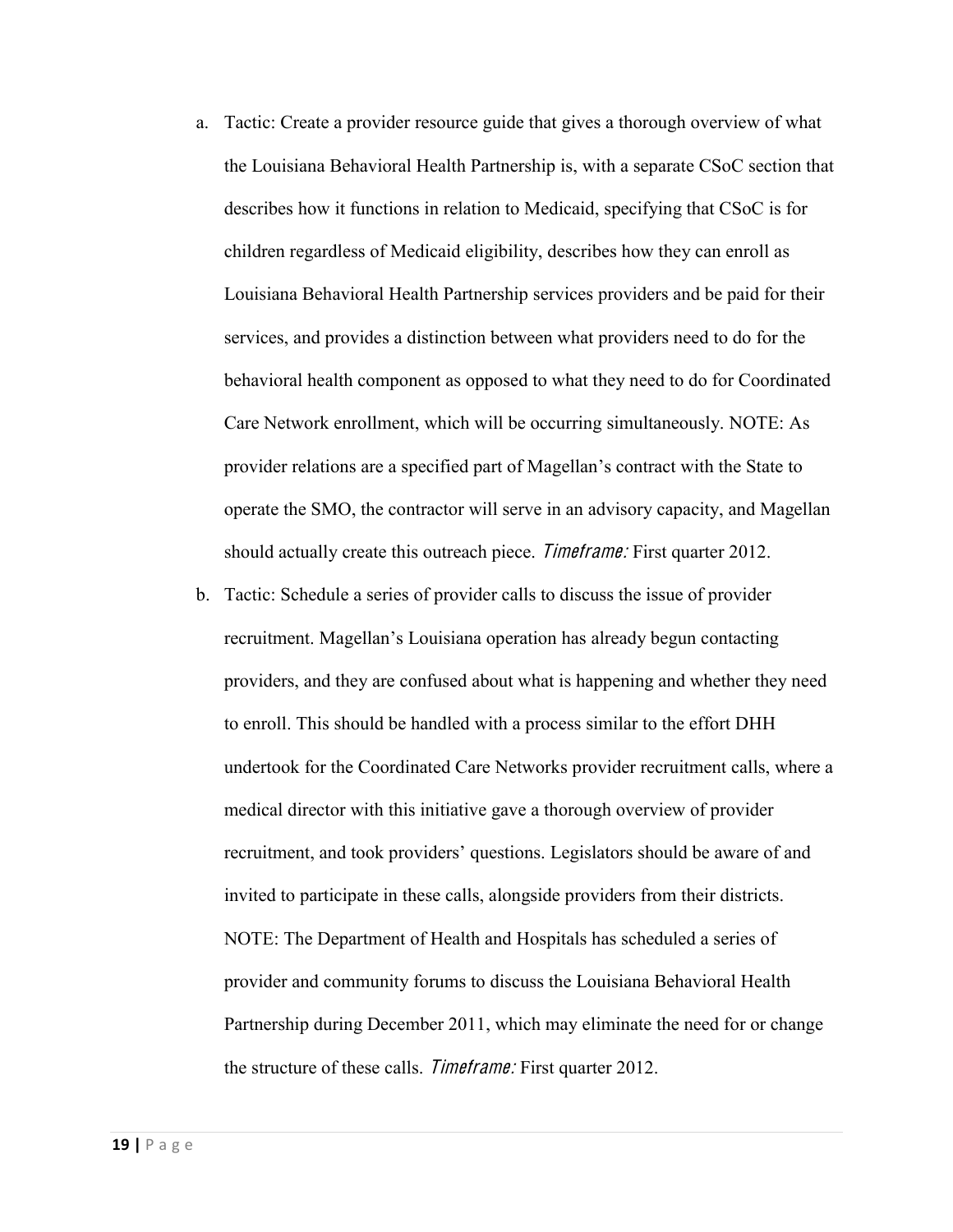- c. Tactic: Develop a compare/contrast-style fact sheet to distribute internally to staff, which distinguishes between CSoC and Coordinated Care Networks, and further separates CSoC from the overall Louisiana Behavioral Health Partnership. This will be designed to help staff better understand the differences, which will help them better direct consumer calls, and will help staff acting as spokespeople for CSoc to communicate effectively with media. If appropriate, this sheet could be shared with external audiences and possibly featured on the webpage for this initiative. *Timeframe:* First quarter 2012.
- d. Tactic: Produce a Legislative-specific communication that thoroughly explains CSoC and gives an overview, to be delivered while they are not in session. This will help them get a better overview of CSoC in real-time, to better assist their constituents. Timeframe: First quarter 2012.
- e. Tactic: If appropriate, schedule a presentation on CSoC for a non-session meeting of the joint Health and Welfare Committees to describe CSoC and meet with legislators during their off time to help them better understand the initiative. Timeframe: Second quarter 2012.

Justification: Each of these audiences will play a very special role in a particular part of CSoC as it progresses toward implementation. It is very important that each of them know what to do and when to do it, so things stay on schedule, and so people are not overwhelmed with the change. Additionally, these tactics set the communication plan up to achieve a functional cascade system, in which audiences that take action early know and understand, and later trickle this information down to secondary audiences at different times. This style of communication is ideal because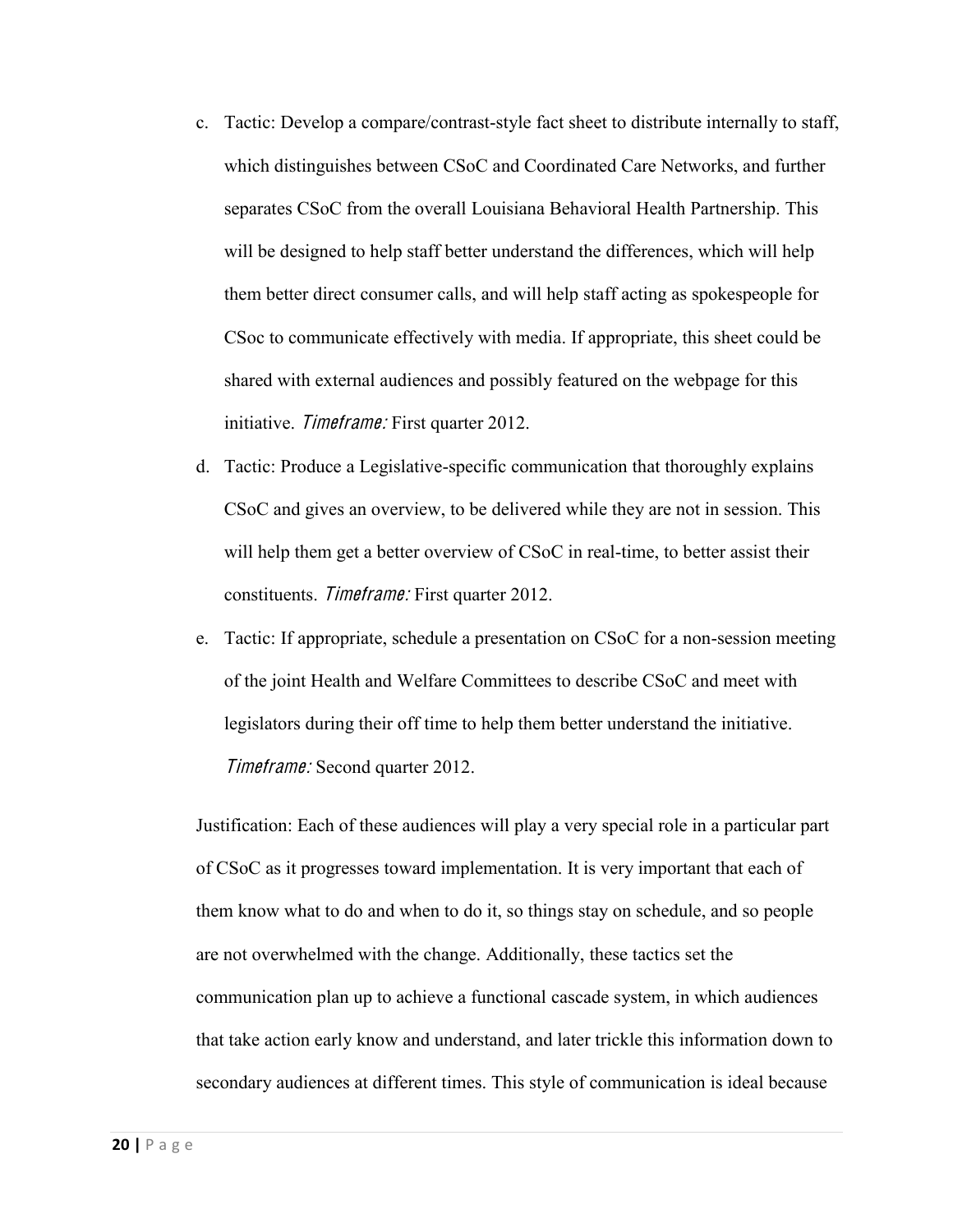it allows for personal opinion leaders to influence others, and helps the CSoC implementation team gain traction without having to directly engage everyone.

- 2. Objective: Take existing web presence for CSoC, and use this as a basis to create a site that is more accessible, more user friendly and better conveys information about the initiative. This should be handled in a manner similar to the universal website DHH created to house all information relating to the Coordinated Care Networks initiative, which worked effectively for disseminating all information from one online source. **Timetrame:** This objective has an overall time frame of having the website work completed by the end of first quarter 2012.
	- a. Tactic: Instead of webpages, which are all that are currently available, use a subhome-style approach to develop a true website for CSoC, which can house multiple items in different pages, instead of placing everything on one page.
	- b. Tactic: Create this site centrally within the website of one of the partner agencies (Department of Health and Hospitals is recommended to host this as the implementing agency), and create a user-friendly URL for the site that the other agencies can all share on their websites and point back to the same site. This will ensure that when users search for "CSoC" or "Coordinated System of Care" on any of the agency websites, they will find the same site each time. Logos from each of the partner agencies should be prominently displayed on the front of the CSoC website, so it will be obvious that this is an initiative touching each of those agencies.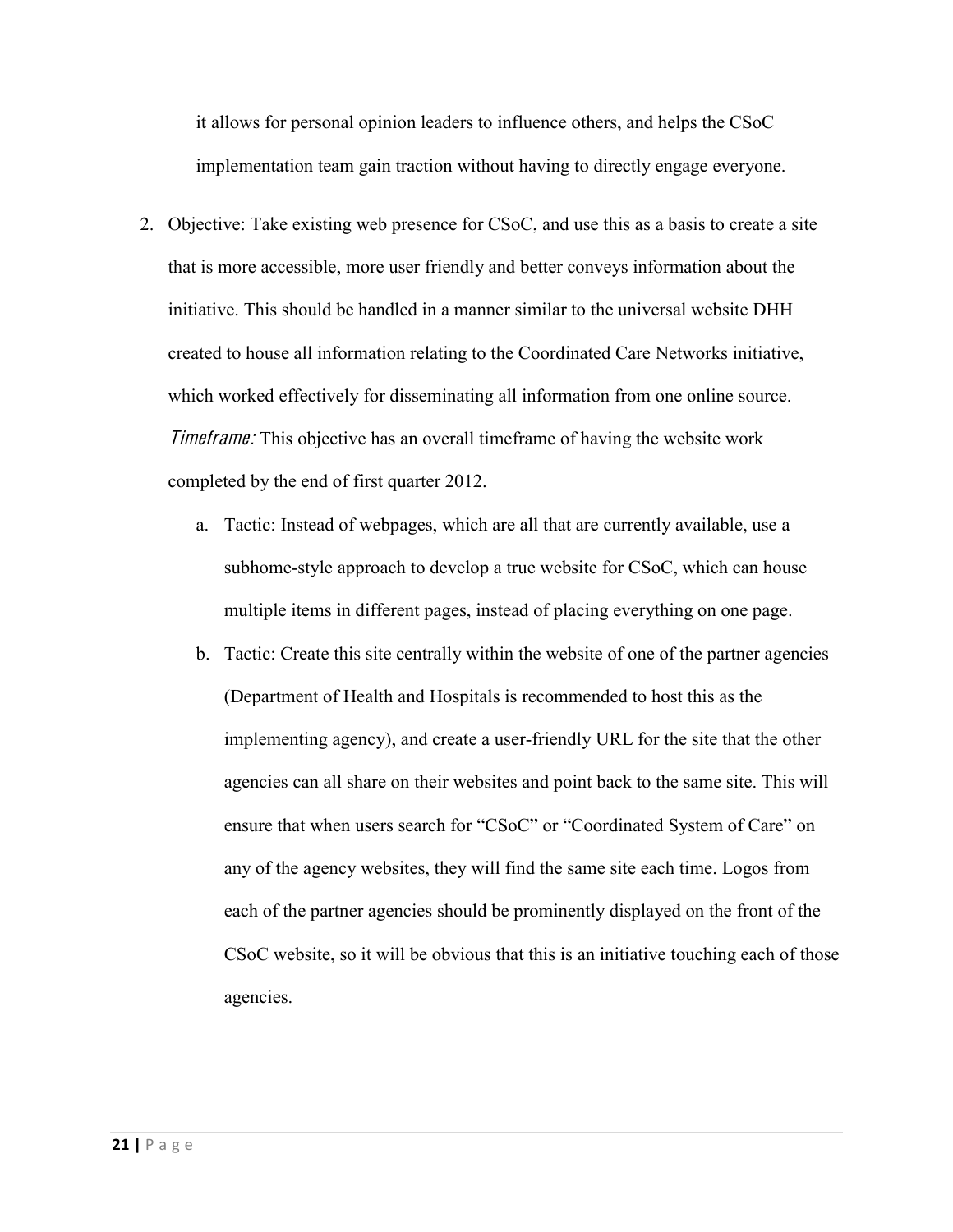- c. Tactic: Within the site, create audience portals for Regions, Providers and Families to better segment the information and help users selectively find items that apply to them.
- d. Tactic: Create separate sections of the website to house all resources related to CSoC, an RFP library to consolidate that information, CSoC Governance Board items as part of public records and a calendar to show current events. On the current Department of Children and Family Services site about CSoC, the information is too intertwined, and on both this and the Department of Health and Hospitals site, the main information relates to the RFP process, which is old at this point. These resources are helpful, but don't need to be right on the homepage for CSoC.
- e. Tactic: Display news releases about CSoC on the CSoC site, so these can be easily found together. The news should be shown or featured on the front page of the CSoC website.
- f. Tactic: Display the news releases on each of the departments' websites, with links back to the new CSoC site.

Justification: Since one of the most positive aspects of CSoC is that the State's different child-serving agencies are finally coming together, the web presence for the initiative needs to enhance cohesion. The current web presence is not at all coordinated, and is split inconsistently among the different agencies. A streamlined approach would better reflect the CSoC goals, and would also make it easier on the different audiences affected to find information from a single location. Technically, this is quite feasible because both Department of Health and Hospitals and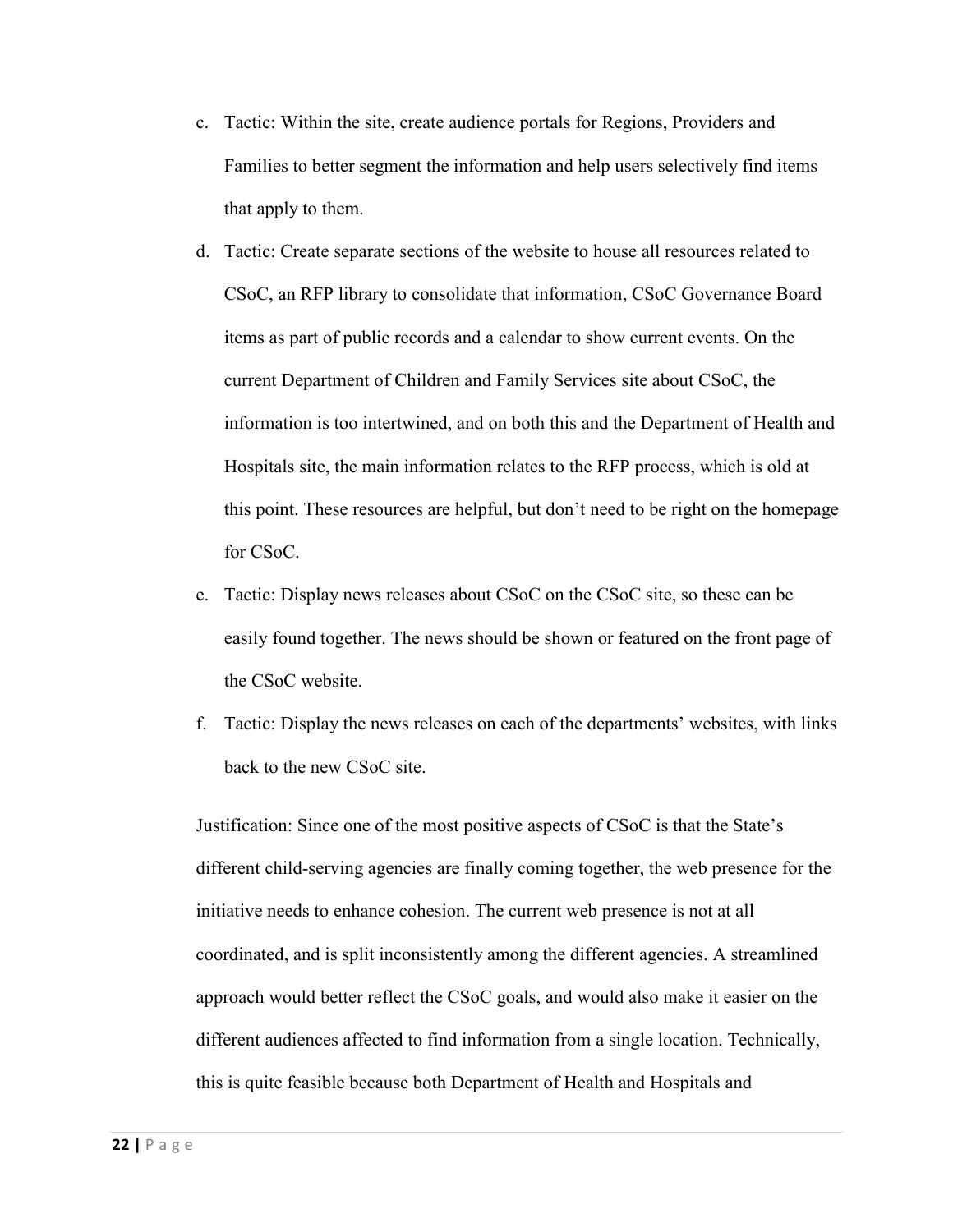Department of Children and Family Services use websites that were designed and are hosted by Covalent Logic, so staff at both agencies are familiar with the Content Management System to update information. As part of the communications planning, Covalent could work with appropriate staff at both agencies to develop one consistent site for CSoC that could be shared among all agencies.

- 3. Objective: Engage media to improve coverage of CSoC.
	- a. Tactic: A designated communications staff member from one of the partner agencies should approach capital bureau reporters to help them work on a featurestyle story about the changes, which would involve connecting them with an identified advocate/FSO member/WAA member from an implementing region and, if possible, a family willing to share their story. Timeframe: Second quarter 2012.
	- b. Tactic: The CSoC State Team, each of whom are assigned a primary implementing region to serve as the liaison for, should work with the communications staff at the agencies and the FSOs in the implementing regions to identify family advocates in each region, as well as family success stories, where possible. This will help gain localized coverage in each of the implementing regions as CSoC gets under way. Timeframe: Third quarter 2012.
	- c. Tactic: The CSoC Governance Board should engage the communications staff at each of their respective agencies, so that there can be a coordinated approach to communication about this initiative, and so the public information staff at the agencies can participate in the planning and advise the Governance Board accordingly. Timeframe: First quarter 2012.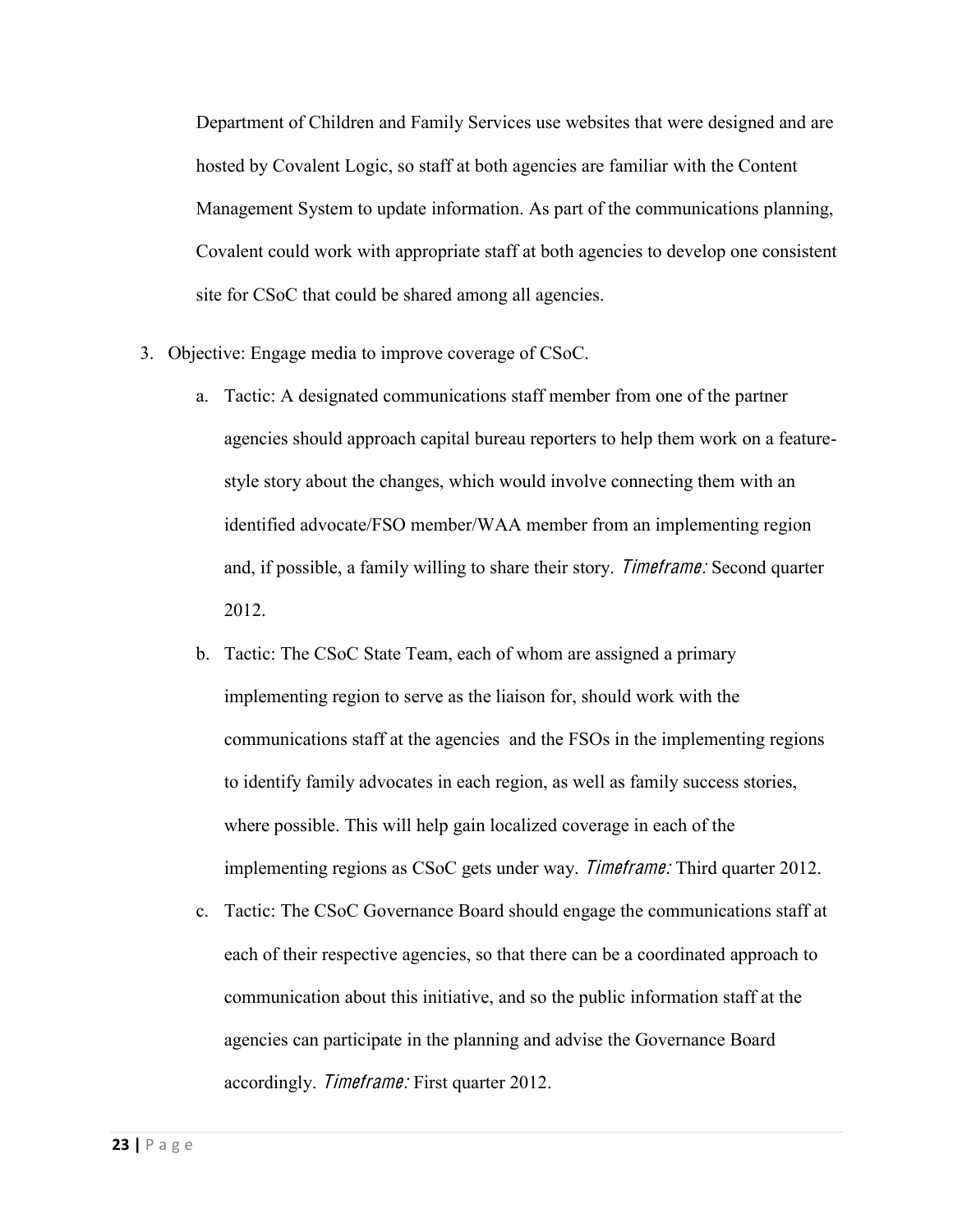d. Tactic: Have the CSoC Governance Board chair sign a Letter to the Editor that is sent to the major newspaper in each of the implementing regions, touting the benefits of the system and explaining how it will work. This letter should be cosigned by the family representative of the CSoC Governance Board to emphasize the system's values. *Timeframe:* First quarter 2012.

Justification: While there are many positives to CSoC, the story has not been communicated as effectively as possible because of a lack of external communication about it. Media are in a unique position to help with the cascade model of communications planning because they can inform other key publics of what is happening, and to report on the initiative. Because of their unique role in this plan, media should be targeted and informed to help better inform others. Also, if media are clear at the onset, this will result in clear and better-focused coverage for CSoC during implementation and beyond, as more regions come online with the CSoC model. This in turn provides better communication for all target audiences and key publics. Accommodating the media at the onset of this initiative will be effective throughout CSoC's lifespan at getting the message out.

- 4. Objective: Develop episodic communication practices to help educate people about CSoC, encouraging them to get involved.
	- a. Tactic: Develop an electronic newsletter that communicates the latest information about CSoC, and build up a distribution list that includes members of each of the key publics, to better inform and engage them. This tactic worked quite successfully for the Coordinated Care Networks initiative. The newsletter should be issued on a regular, frequent basis, e.g. twice monthly, monthly, so that all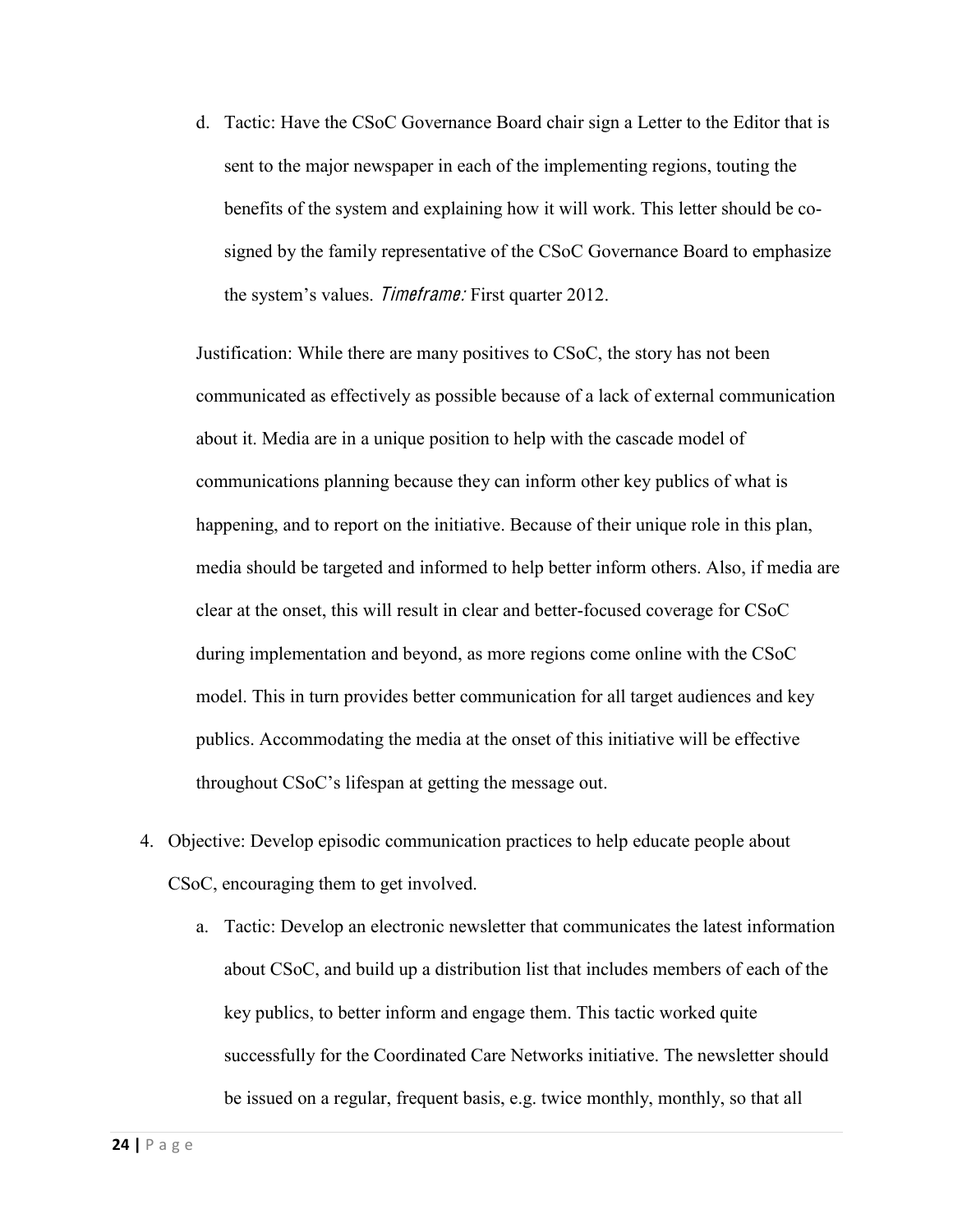audiences will become accustomed to receiving regular information and updates. The newsletter should be structured in a way that it is sent from one place (ideally, from the system used to update and maintain the CSoC website), but makes it obvious that all agencies are partners on this initiative. *Timeframe:* First quarter 2012.

- b. Tactic: Create a series of social media messages, for both Facebook and Twitter, and share these among the different partner agencies to feature through their social media channels. This way, each agency can still have communication channels unique to that agency, but are sharing consistent information with their followers. Timeframe: First quarter 2012.
- c. Tactic: Develop a standard boilerplate, CSoC template and news release format for CSoC items, and share this among all partner agencies. This will ensure that any time a news release about CSoC is issued, it has a consistent look and feel. People will be better able to recognize the initiative if consistent messaging is used in agency news releases relating to it. *Timeframe:* First quarter 2012.
- d. Tactic: Share news releases among the partner agencies, and place all on the central CSoC website. This will ensure all CSoC information is available in one place, and better coordinates the communication efforts among the different agencies. Timeframe: ongoing.
- e. Tactic: Create a print piece, such as a post card or flier, to reach people who do not have emails. This piece should also be about the general Louisiana Behavioral Health Partnership, as many people will need to refer anyone, not only the CSoC audience, for behavioral health services. Magellan should produce this piece in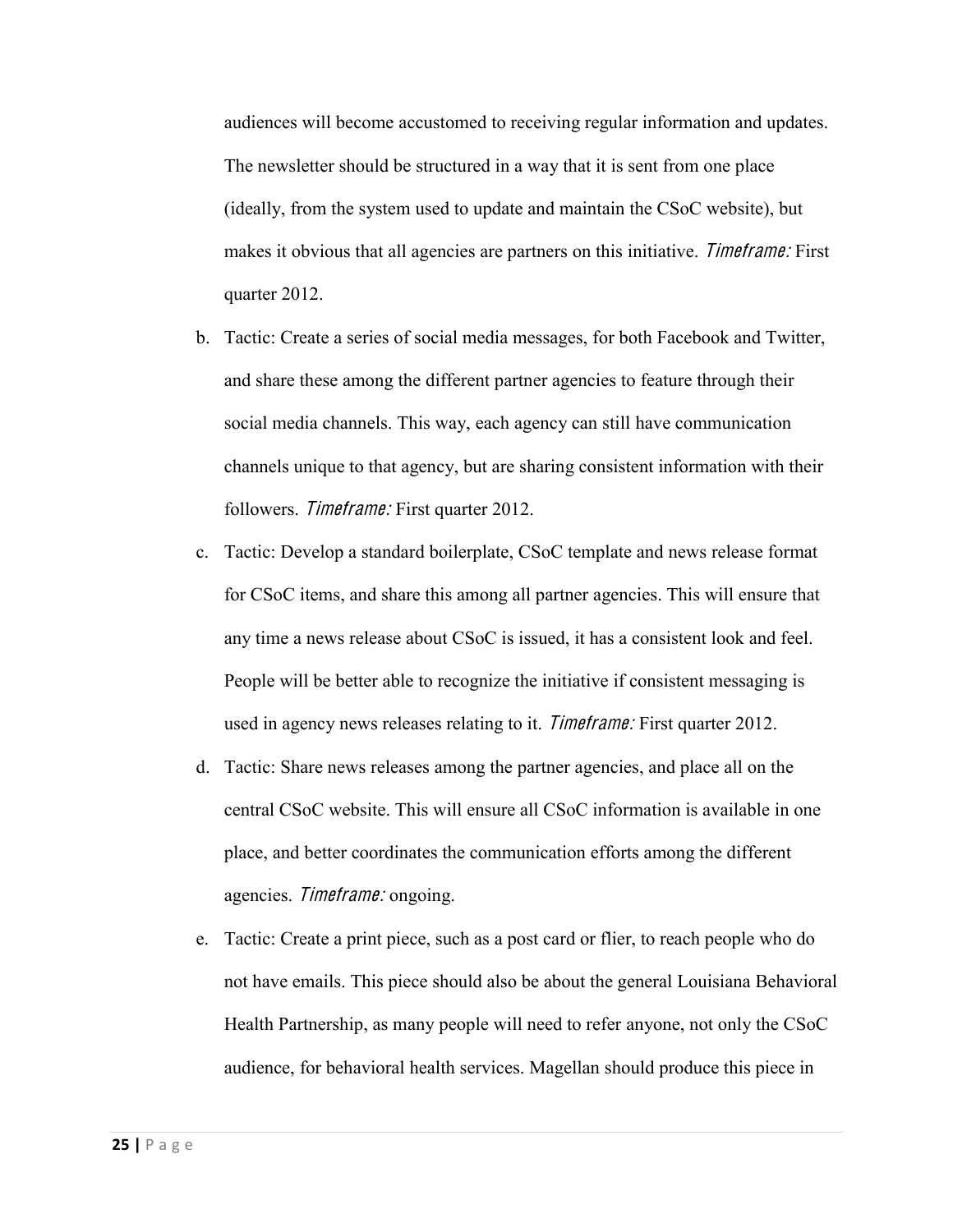keeping with their contract, with CSoC providing input specific to that section. Timeframe: Third quarter 2012.

Justification: Much like the web presence, the communications to date about CSoC vary widely from agency to agency. If the messages about CSoC are better streamlined and coordinated, this will help people better distinguish CSoC and recognize it. Also, this will help the public information staff at each of the partner agencies to participate, as it reduces the burden on them to come up with original messaging or collaborate separately with each other.

Goal 2: Educate and activate affected groups, empowering them to take action at the correct times.

- 1. Objective: Help consumers better understand and be prepared to navigate CSoC and access services.
	- a. Tactic: Develop an internal communications piece, either a resource guide or simple booklet, to distribute to the FSOs and WAAs in each of the implementing regions, which will clearly point them to how they can help families, what resources are available to them and gives them tips for interacting with the families. This can also include a checklist for the FSOs and WAAs to share with families upon referral, so both parties will know what to expect from the process. Magellan should produce this piece in keeping with their contract, with CSoC providing input specific to that section. *Timeframe:* Second quarter 2012.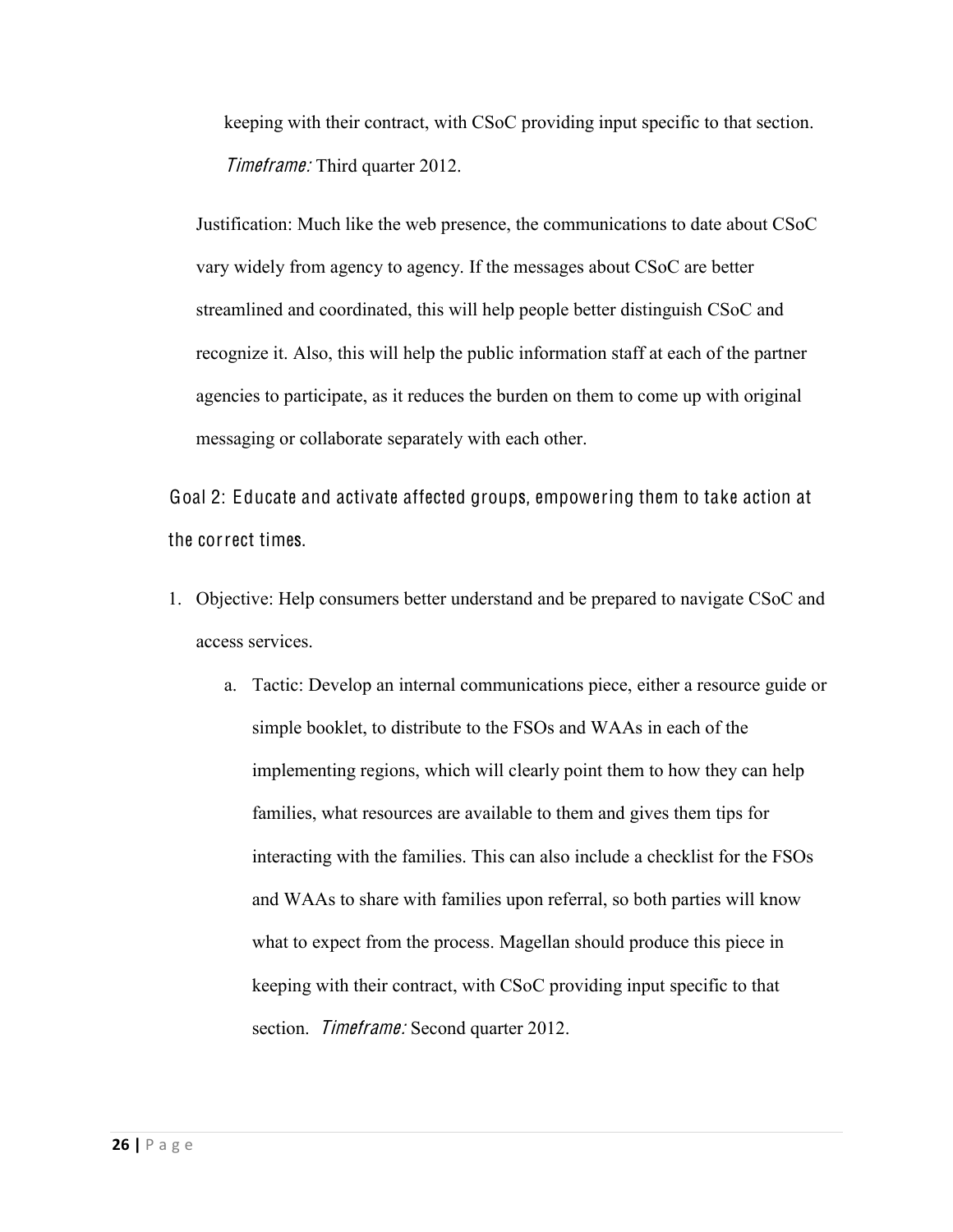- b. Tactic: Repeat the series of public forums that took place prior to the RFP being issued for CSoC, to allow any interested parties to engage with the CSoC Governance Board and other implementing staff, asking questions and learning more about the initiative. Timeframe: Second quarter 2012.
- c. Tactic: Create a resource guide for advocate groups and referral sources, e.g. hospital emergency rooms, day cares and other places that might see children who appear to need behavioral health services, which lets them know about what is available and how to find help. NOTE: This particular piece will probably reference the overall Louisiana Behavioral Health Partnership to give people a general number to call for help. Magellan should produce this piece in keeping with their contract, with CSoC providing input specific to that section. Timeframe: Third quarter 2012.
- d. Tactic: Produce an instructional communications piece that can be shared during the planned trainings for internal agency staff, which will show them how people can navigate the system, walks them step-by-step through how people will get services and lets them see how they can point consumers in the correct direction. This activity should occur in conjunction with the SMO, Magellan, as this is a deliverable area of their communications plan that is part of their contract with the State. Timeframe: First quarter 2012.
- e. Tactic: Establish a frequent or even weekly communication between the CSoC State Team and the implementing regions' community teams, to give them updates on timeline, SMO implementation and other important aspects of the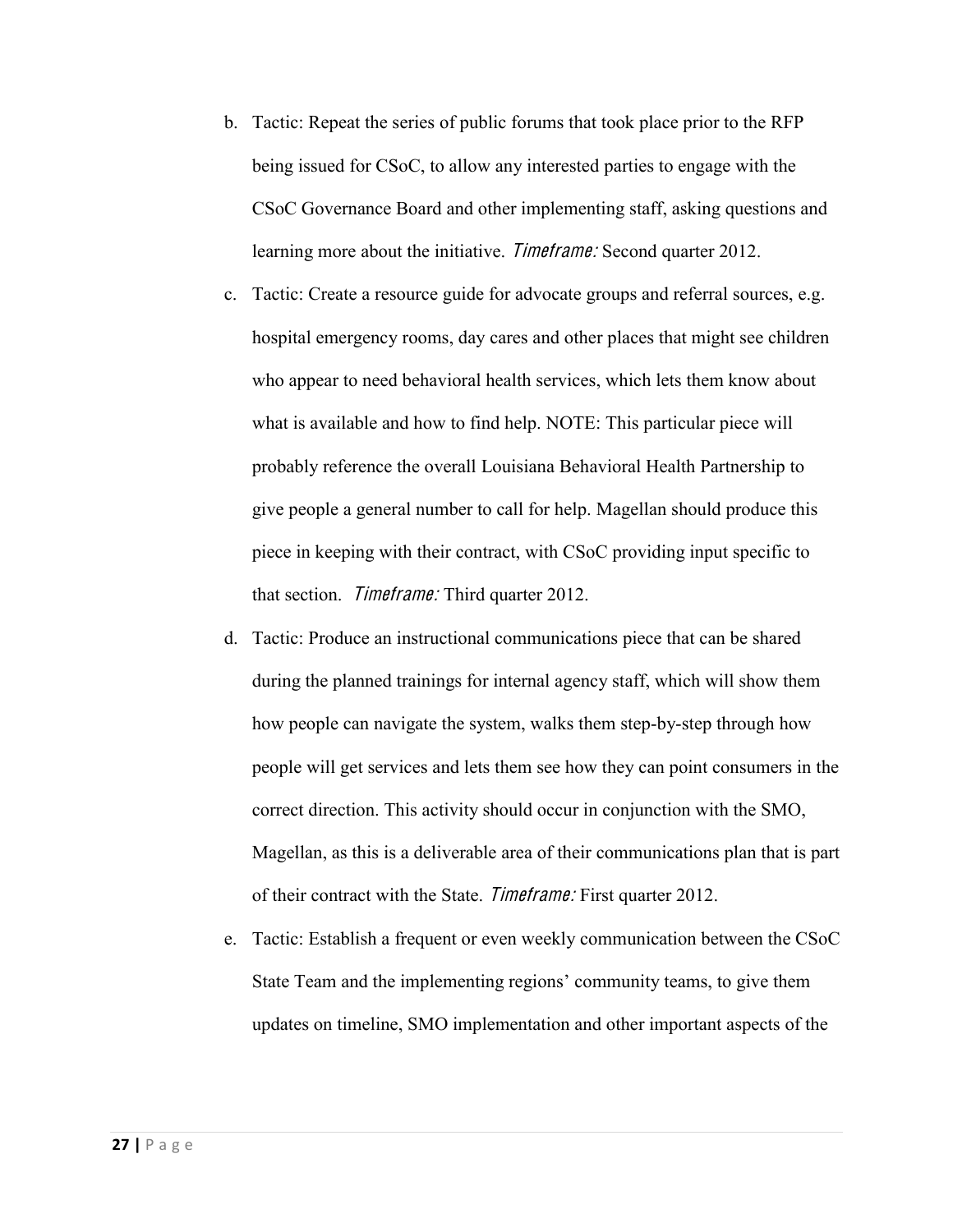process, so they can better inform recipients in their communities. Timeframe: First quarter 2012.

- f. Tactic: Identify community advocates who can speak on behalf of CSoC, either at the forums referenced above, or generally, who can better assist families locally. The FSOs in the implementing regions can assist with identifying appropriate advocates to accomplish this. Timeframe: First quarter 2012.
- g. Tactic: As needed and as possible, schedule individual meetings with provider groups (e.g. the Mental Health Rehab Providers organization) to explicitly detail changes and plans to them, and help them be better prepared to enroll and provide services. This activity should occur in conjunction with the SMO, Magellan, as this is a deliverable area of their communications plan that is part of their contract with the State. NOTE: The need for and structure of these individual meetings may change depending on the outcome of the regional Louisiana Behavioral Health Partnership meetings taking place in December 2011. *Timeframe:* First quarter 2012; ongoing.
- h. Tactic: Hold an advocates summit for the first five implementing regions, to help engage advocates in those areas and have them be prepared to assist with implementation. This should include all FSOs and WAAs, but also community advocates who will be interacting with them and available to assist. If this is successful, this can be repeated with the later implementing regions, and advocates from the first summit can participate in the planning. Timeframe: Second quarter 2012.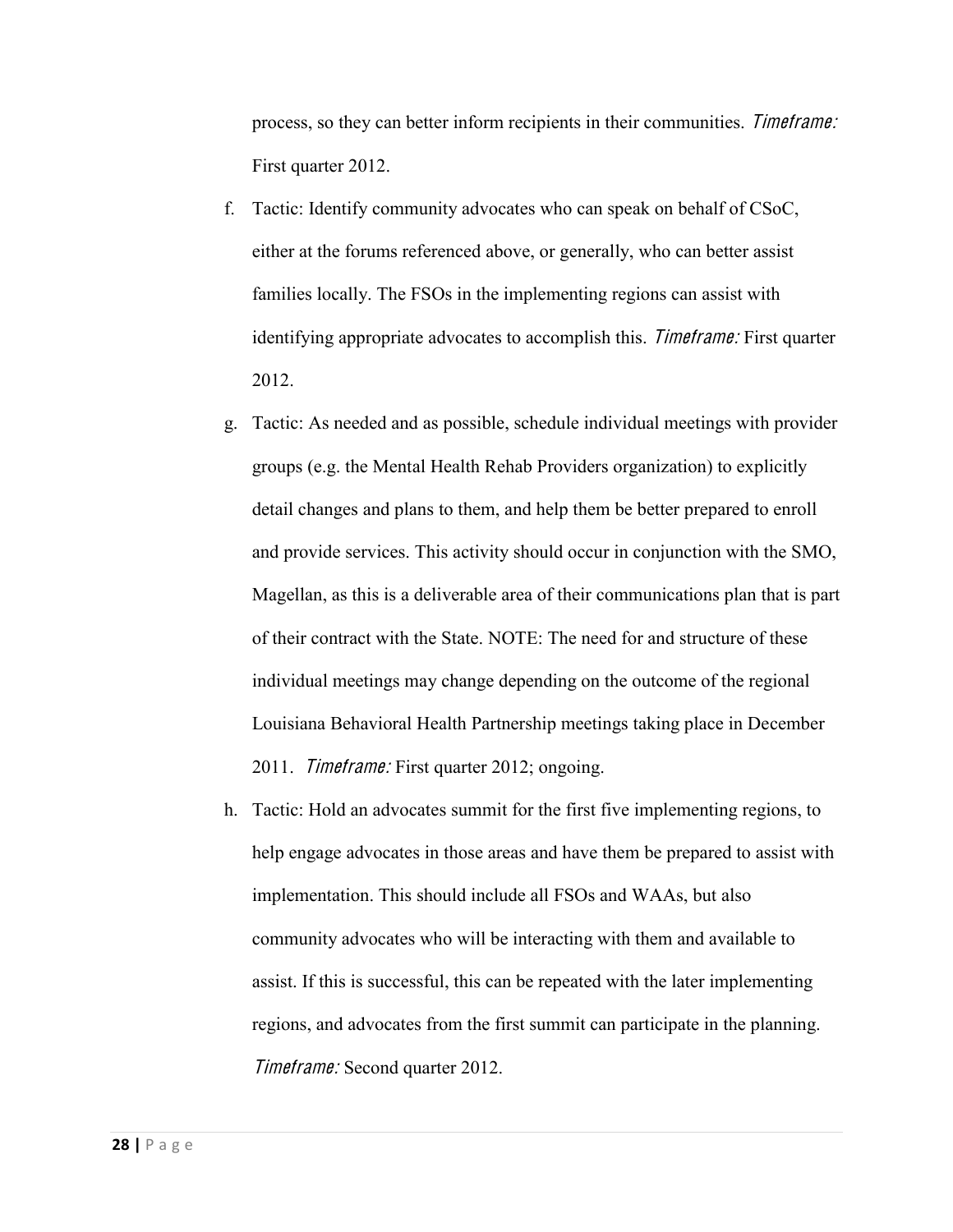- i. Tactic: Hold regular meetings with internal staff so everyone can share and discuss their communications issues and challenges. These meetings should take place within each agency, but then these concerns should be shared at larger meetings of all agencies to identify universal problems. Timeframe: First quarter 2012; ongoing.
- j. Tactic: Create an Intranet site or other portal where staff working on CSoC at the different agencies can exchange information internally, and share solutions with each other. Covalent will be happy to advise on software or open-source programs that could serve this purpose, if none are available internally. Timeframe: First quarter 2012; ongoing.

Justification: As with earlier mentions of the cascade model, it is imperative that any key public that will have direct interaction with families be extremely well informed, to help guide families and point them in the right direction. Their understanding is critical to the overall success of CSoC.

- 2. Objective: Increase youth involvement in CSoC implementation, to help those affected better advocate for their peers, and to advise the CSoC Governance Board on planning.
	- a. Tactic: Encourage early success stories from the first round of CSoC children to speak on behalf of the initiative, helping their peers who might need these services. These stories could also be featured on the CSoC website. Timeframe: Third quarter 2012; ongoing.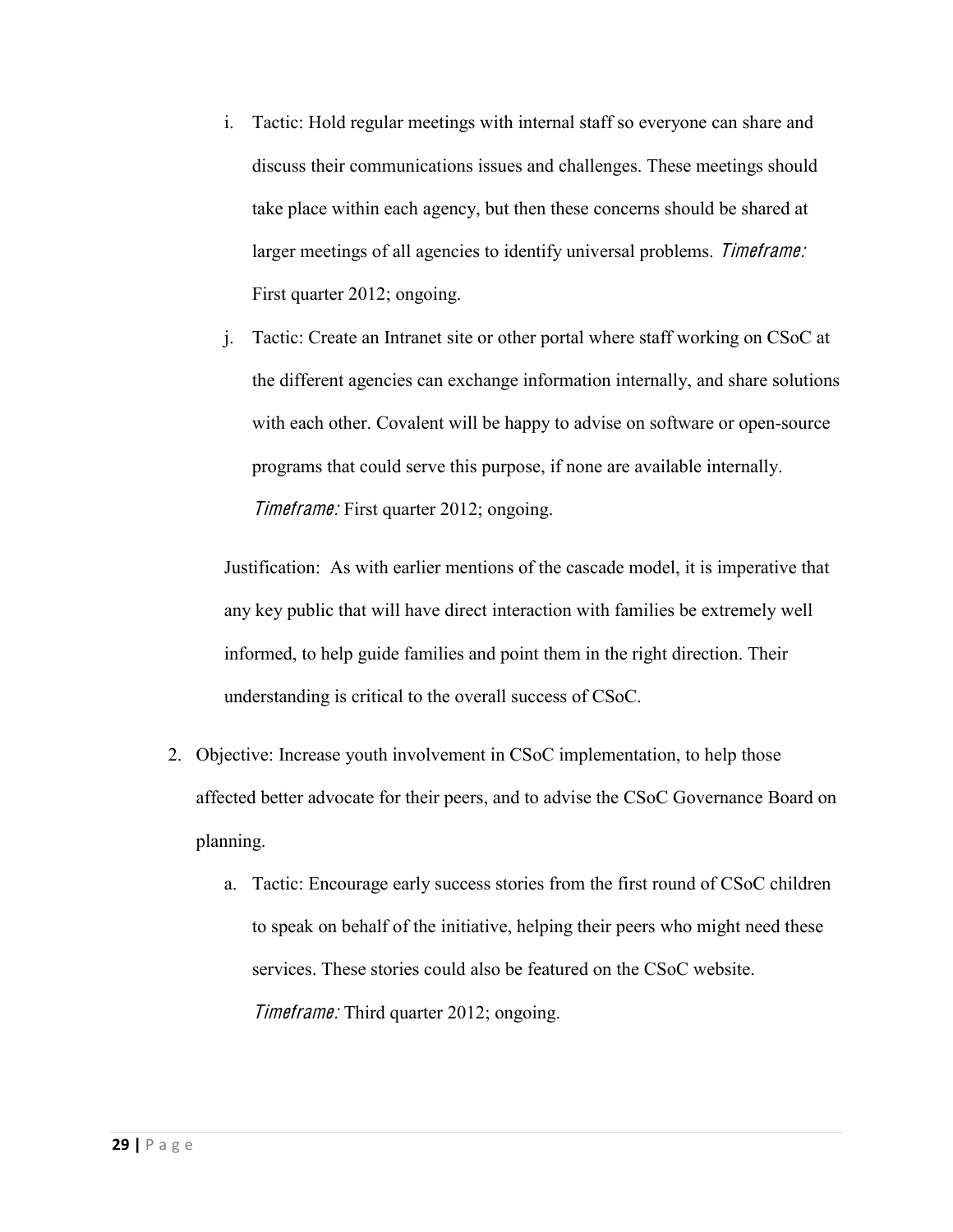- b. Tactic: Develop a CSoC focused activity for youth empowerment that coincides with Children's Mental Health Awareness Day in May. Timeframe: Second quarter 2012.
- c. Tactic: Work together with the SMO to provide some kind of program or effort that gets youth involved. This could be a contest, fun run, rally or some other type of fun, interesting promotion, but should be aimed directly at youth. NOTE: Magellan should advise on and take the lead on implementing such an activity in Louisiana, based on the success of its MY LIFE initiative in other states. Timeframe: Third quarter 2012.
- d. Tactic: Hold special forums/listening sessions in the implementing regions just for youth and their families. Given the sensitive nature of this, it would not be possible to do this as a public meeting. But, this could be a good way to communicate internally with children and to get ideas that would be effective at improving CSoC for later implementations. These forums should be administered as a joint effort between the CSoC Governing Board and Magellan. *Timeframe:* Third quarter 2012.

Justification: During the interviews and at the CSoC Governance Board meetings, several members mentioned a lack of youth involvement, and said they wanted to get more youth involved. This would be an appropriate and constructive way to engage youth, making them more likely to want to participate and share success.

### Implementation/Strategy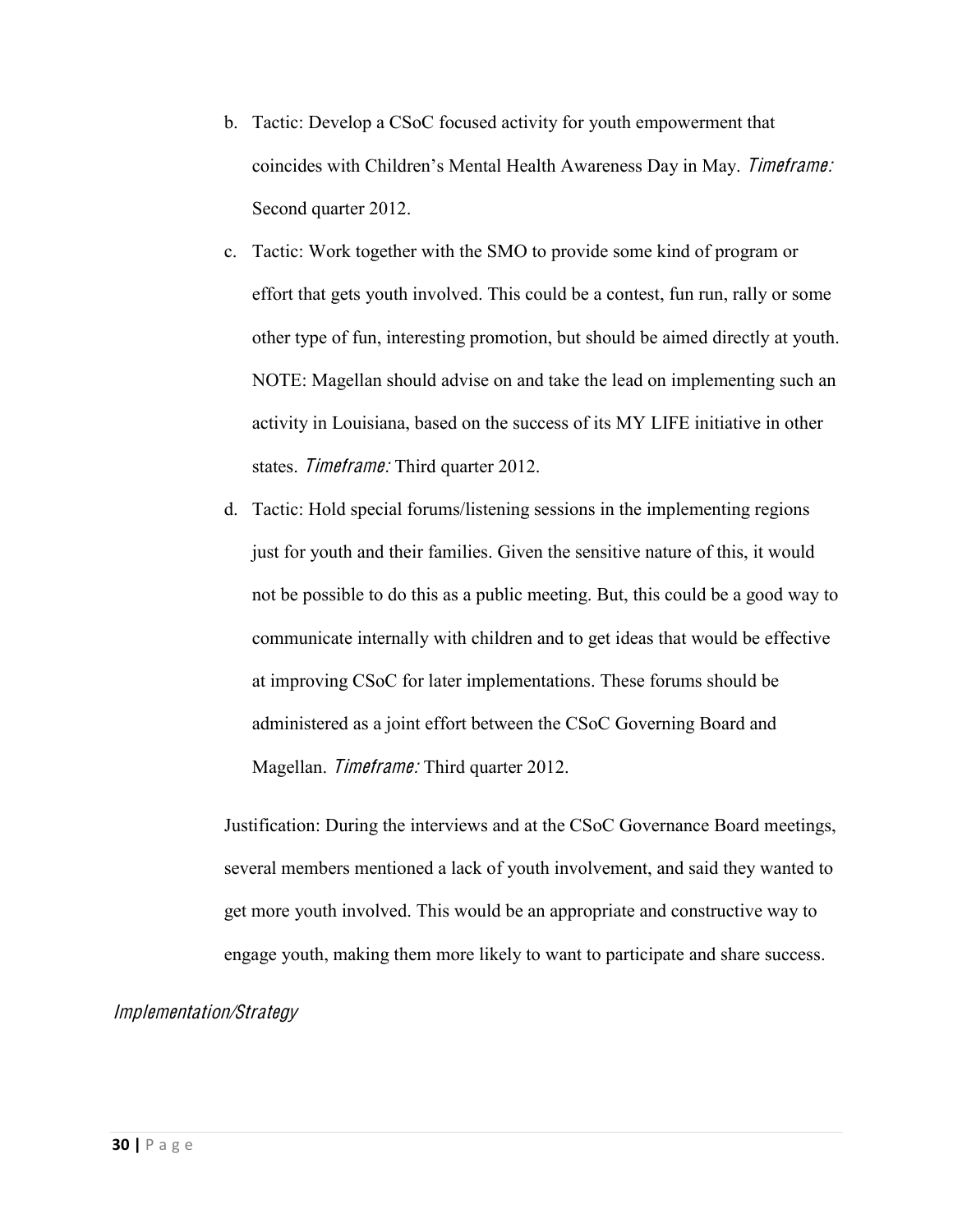Covalent Logic is available to assist with implementation of all objectives and tactics outlined above, pursuant to the communications contract in place with CSoC. Assistance will occur upon approval of these items by the contract monitor for this work.

Covalent will work with the CSoC director and other partners to develop a promotional slogan or tagline to help brand the initiative and make it more appealing to consumers. This would be used in all marketing and communication pieces concurrent with the initiative, to help people better understand and relate to the changes. Overall, the main points to emphasize throughout the CSoC messaging are that this is a family and youth-driven effort, in which families will be given a voice as never before, and also that where the youth involved have been is not as important as where they are going  $-$  they now have the power to shape their future. Some suggested slogans for the initiative are:

- CSoC: Supporting families. Building strengths.
- CSoC: Empowering families. Achieving outcomes.
- CSoC: Your choice, your future.
- CSoC: Supporting families as they build the future.
- CSoC: Strengthening families and communities.
- CSoC: Connecting communities, finding futures.
- CSoC: Partnering for a better future.

These names are subject to review and input from the CSoC stakeholders before any are used in a communications plan for the initiative.

Some common message elements and concepts that will be emphasized in all communications regarding CSoC include: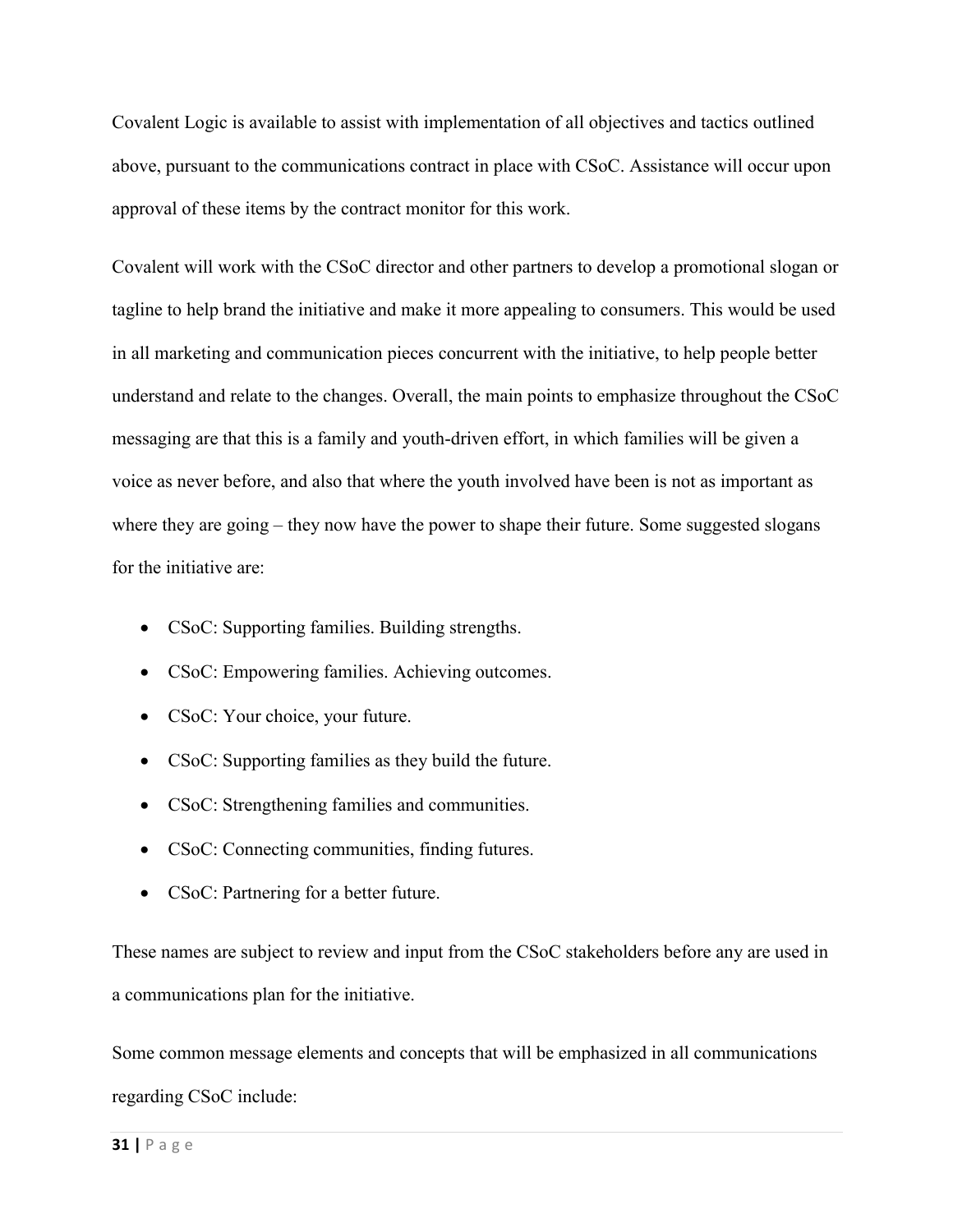- This system is designed to provide better care for children. If it works ideally, children will get better services earlier, which will reduce their likelihood of needing intense behavioral health care throughout their lives.
- This creates a single point of entry for all services.
- All players are at the table, so families do not have to go from agency to agency to find services.
- This system makes better use of what's available to help each child get the best health care for him/for her.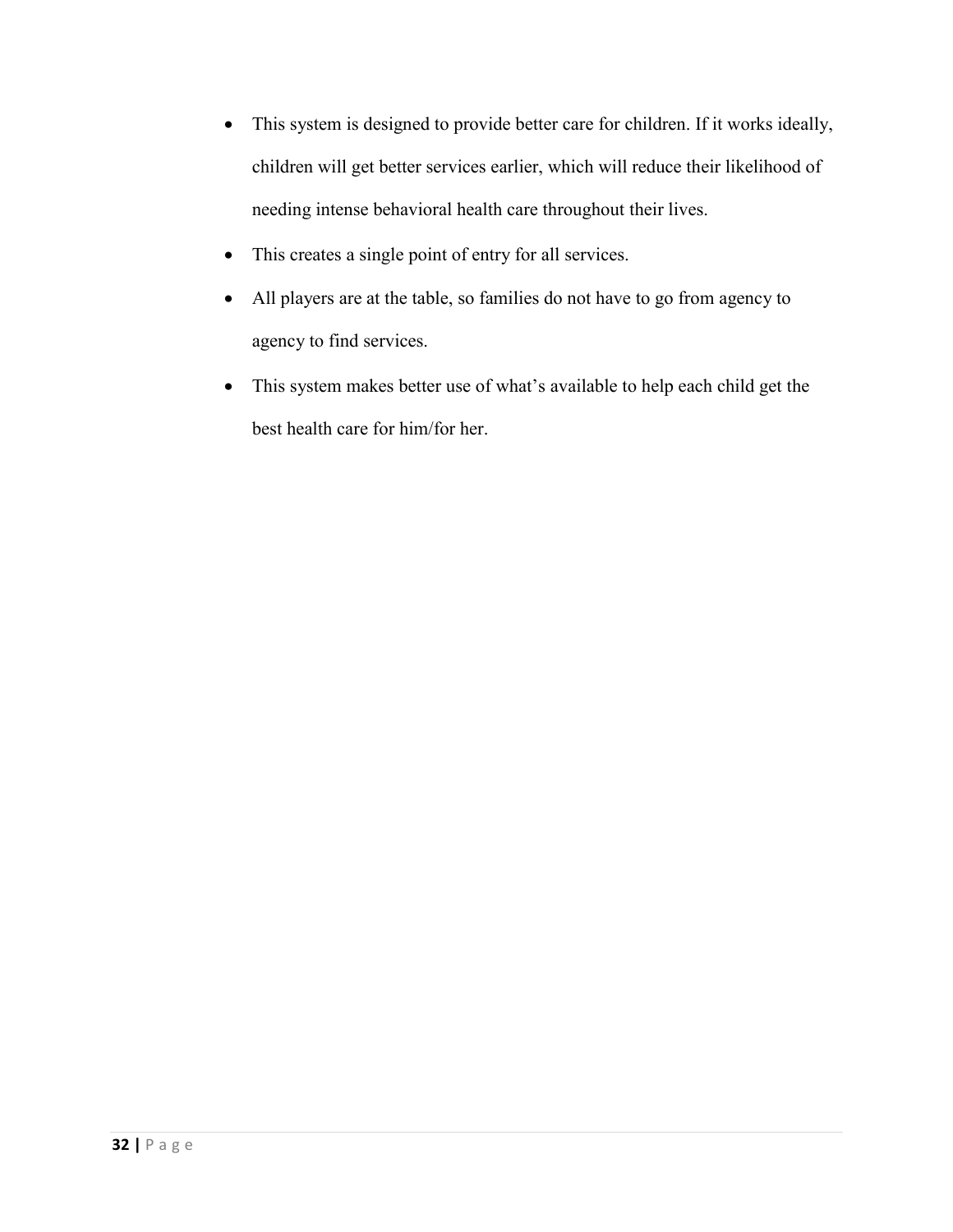## Evaluation

This communication plan is a flexible document that should be re-evaluated at least monthly leading up to CSoC implementation. The contract monitor and public information staff at the partner agencies can add, delete or alter goals as necessary to ensure that effective communication is ongoing.

The following are some outcomes CSoC can look for as part of its ongoing environmental scanning processes and consider indicators of progress or success with the communications plan:

- 1. Increased and better-focused media coverage of the CSoC initiative.
- 2. More visitors to the to-be-developed CSoC website, with visitors using fewer clicks to get to the desired information. (If Covalent is approved to make the website modifications mentioned in the plan, Covalent can provide monitoring and reporting for this metric.)
- 3. Increased social media traffic regarding CSoC, with followers responding to the information.
- 4. Robust attendance at public forums in different regions of the state leading up to CSoC implementation. CSoC should aim to have at least 1,000 total participants statewide.
- 5. Successful return rate on provider recruitment, where at least 70 percent of the providers who receive the communications pieces enroll or request to enroll to participate in CSoC and offer services.
- 6. Better and more focused responses from the regions regarding CSoC implementation, with better direction to the families with whom they interact.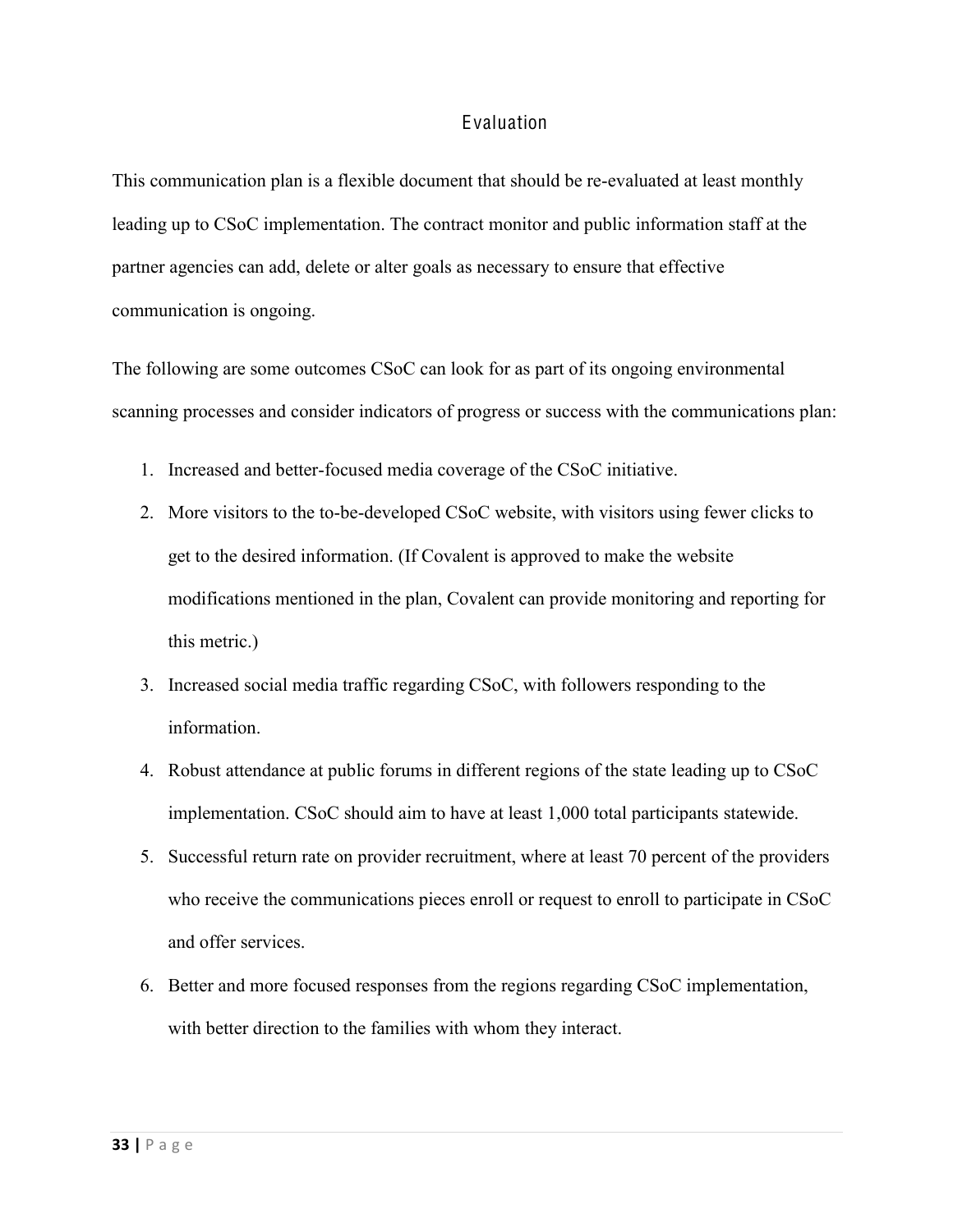7. Coordinated issuance and dissemination of CSoC-focused news releases, with all of the partner agencies consistently distributing and sharing this information from their sites. Ideally, there would be at least one CSoC-specific news release issued per month, shared among each agency.

If the communications plan results in at least four of the seven progress indicators outlined above, the CSoC director can consider this plan and its strategies successful.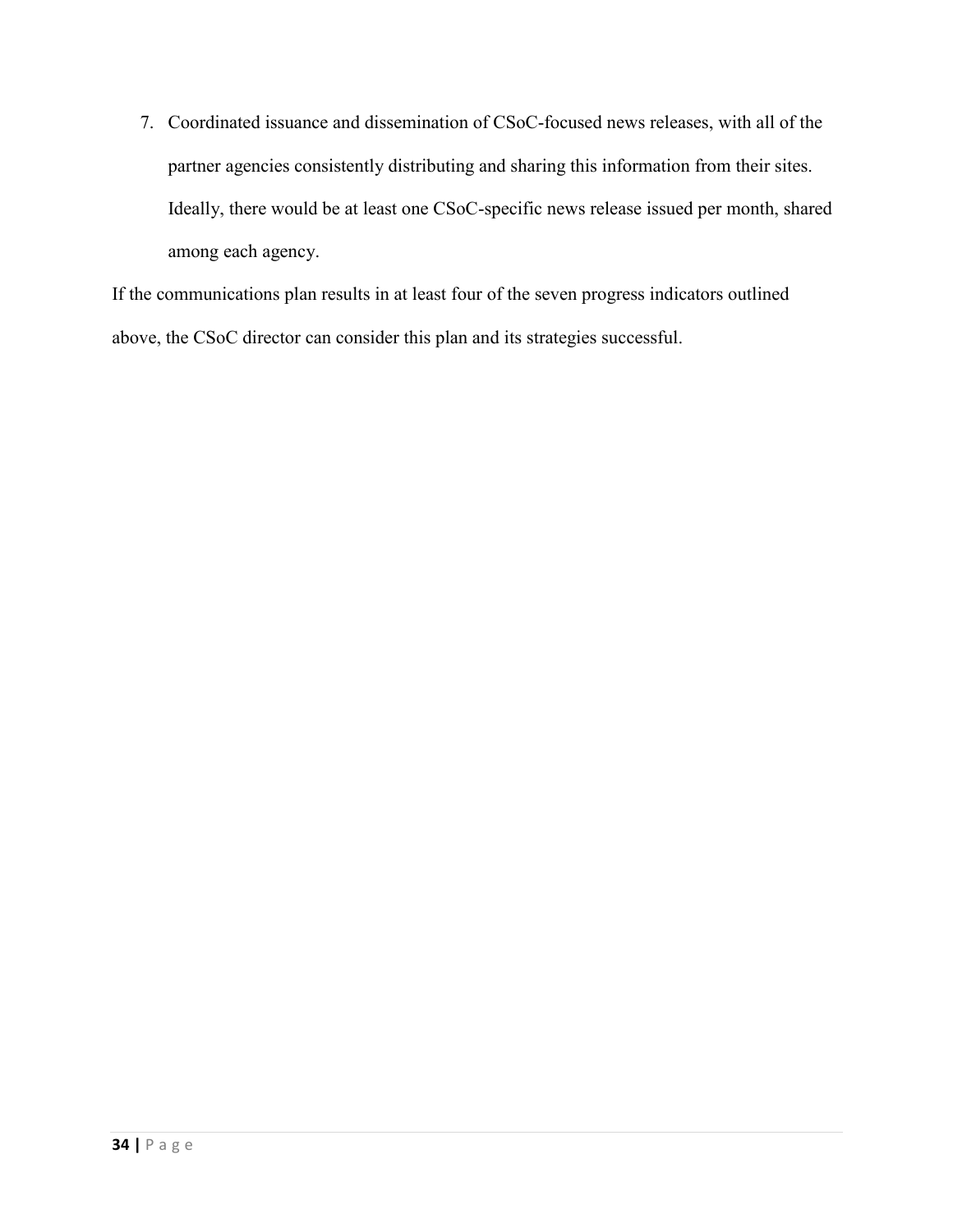# APPENDIX A: CSoC Advocacy Groups

# **Providers**

- $\bullet$  MHAL
	- o Works closely with Behavioral Health (formerly the Office of Mental Health) and **DHH**
	- o Deals with children and adults with mental health issues
	- o Spearheaded the formation of the Mental Health Reform Coalition in 1996
		- Now known as the Louisiana Behavioral Health Coalition
		- **•** Purpose: "Move Louisiana's mental health system away from its current over-reliance on institutional care and toward the establishment of a comprehensive, community-based, person-centered system of care for adults and children with serious mental disorders."
- RTC Providers, Inc.
	- o Based in New Orleans and certified by DHH
- National Alliance on Mental Illness (NAMI)
- State Mental Health Agency
	- o Based in Baton Rouge and certified by DHH
- State Protection  $&$  Advocacy Agency
	- o Based in New Orleans
- Center for Mental Health Services
	- o Based in Shreveport
- Louisiana Association for Behavioral Health
	- o Based in Napoleonville, LA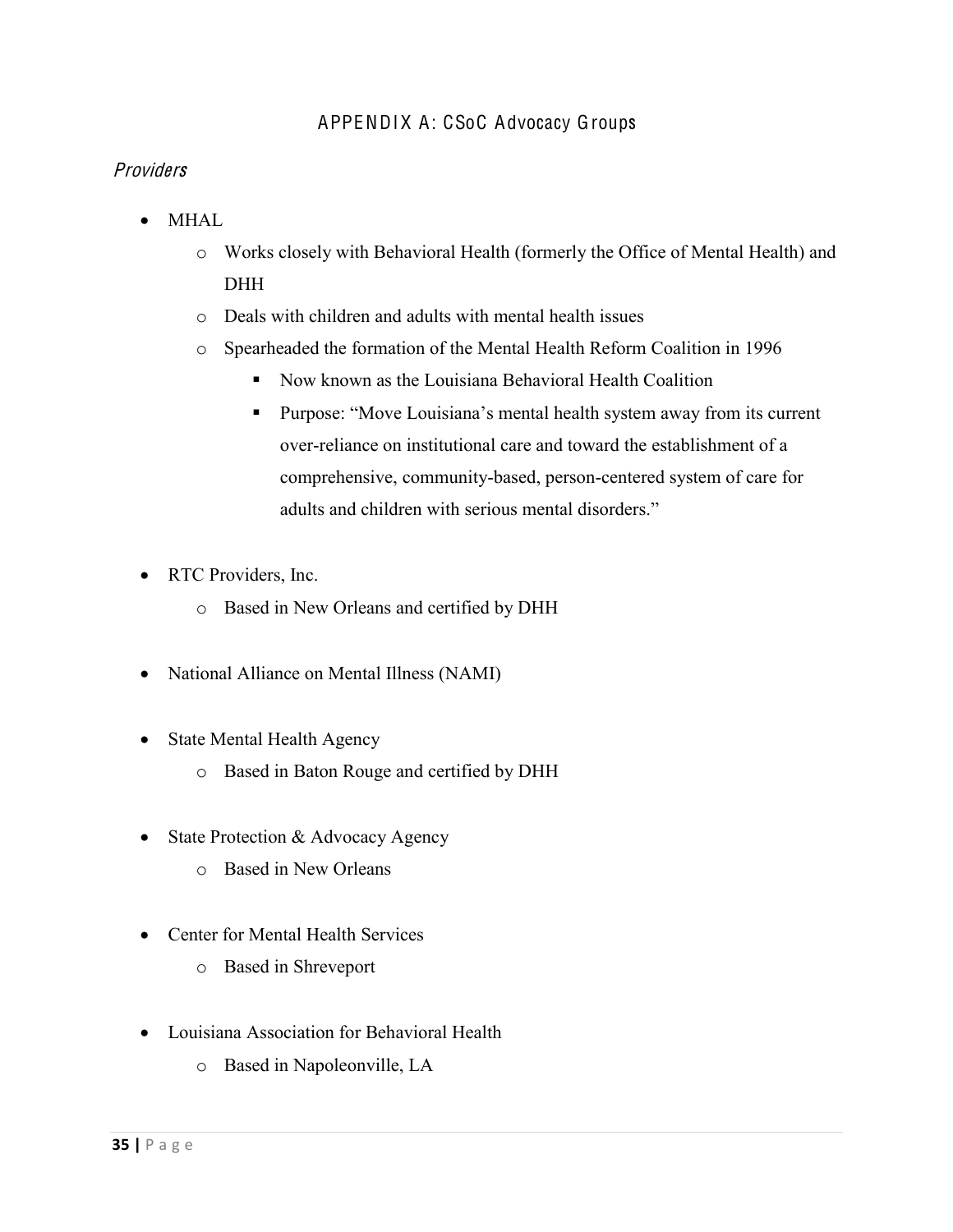- Quality Start
	- o Child Care Rating System
	- o Provides mental health consultation at the child care center level
	- o A program in DCFS

# School Counselor Organization<sup>s</sup>

- Louisiana School Counselors Association
	- o Based in Lafayette
	- o Purpose: "To foster a close and professional relationship amongst school counselors across the state."
	- o This group could be a big one to target, as they seem to be able to represent the interests of many at the Legislature
- Louisiana Counseling Association
	- o Partnered with the National Guard
	- $\circ$  Have a presence at the Legislature but don't usually have their hands in too many bills

# Occupational Therapists

- Louisiana Occupational Therapy Association
	- o The Louisiana chapter of the American Occupational Therapy Association
	- o Have three permanent legislative/government relations staff
	- o Seem to have a smaller membership, and are engaging in grassroots efforts to increase its member base

# Social Workers

- Louisiana Association of Clinical Social Workers
	- o A professional organization for clinical social workers in either administrative or clinical roles who function in diverse settings in both the private and public sectors, which include:
		- **Medical hospitals**